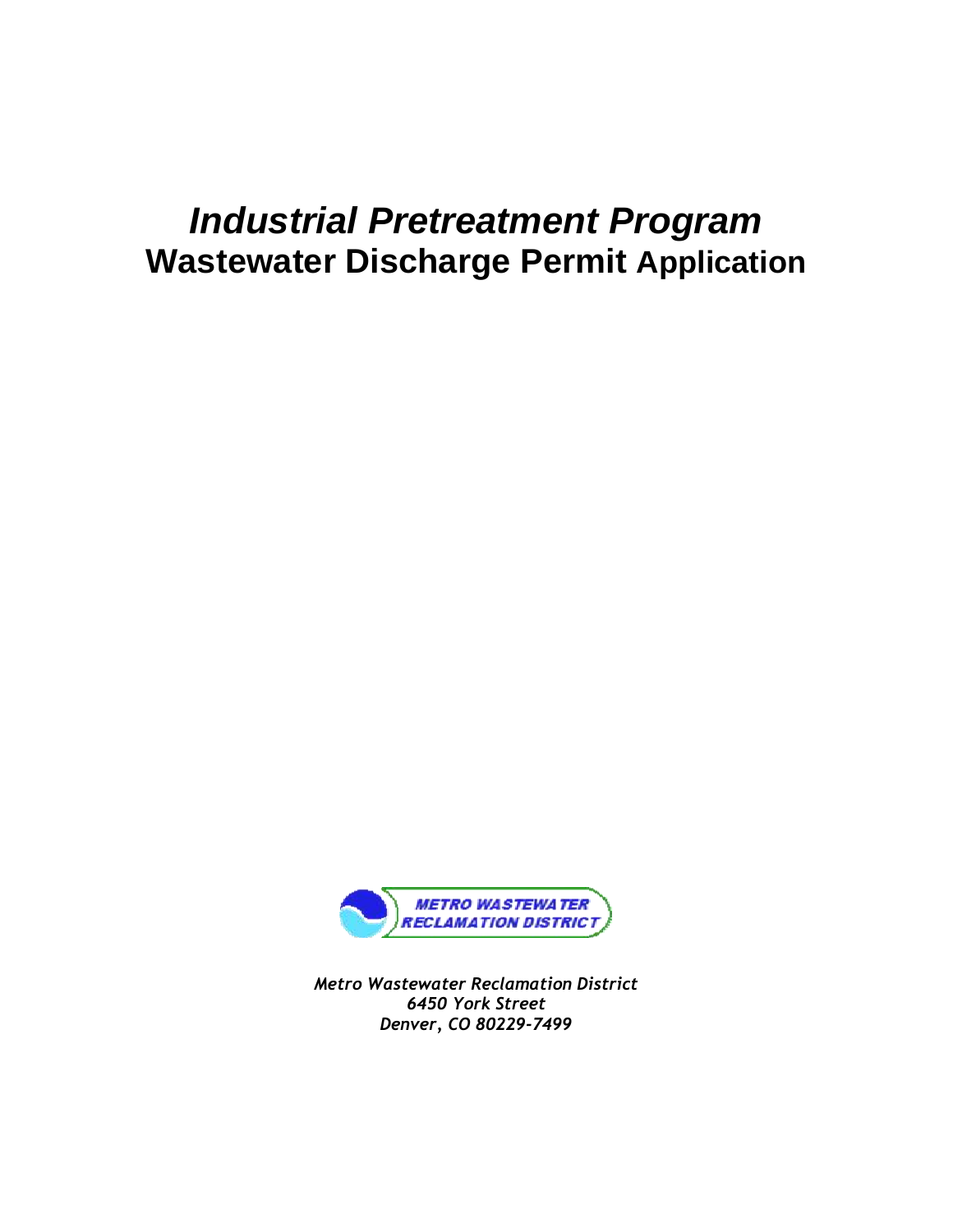### **INTRODUCTION**

A Wastewater Discharge Permit ('Permit') issued by the Metro Wastewater Reclamation District (Metro District) Industrial Waste Pretreatment Program provides authorization for the discharge of industrial/commercial wastewater to the Metro District, in accordance with the *Metro Wastewater Reclamation District Rules and Regulations Governing the Operation, Use, and Services of the System ('Rules and Regulations')*, and Federal Pretreatment Regulations (40 CFR 403). The Permit program provides a means for protection of the Publicly Owned Treatment Works (POTW) facility, including appurtenances, POTW workers, the public and the environment through the regulation of industrial wastewater discharges. Industrial wastewater is defined as all wastewater from any manufacturing, processing, institutional, commercial, or agricultural operation or any operation where the wastewater discharged includes any quantity of non-domestic wastewater.

In order to apply for a Permit, you must fully complete a Wastewater Discharge Permit Application. This application requires a significant amount of information regarding your business and its waste generation and disposal activities. No application fee is required.

All questions/blanks must be filled-out completely and must include all specified enclosures. If you do not have an answer for any requested information, or if a section does not apply to your operations, indicate this and provide an explanation for each instance. If needed, you can add lines to the information tables or attach additional pages.

Send the original, completed application and all required enclosures to:

**ATTN: Metro Rep, Title Metro Wastewater Reclamation District 6450 York Street Denver, CO 80229-7499**

For any questions regarding completion of the Permit application, please contact:

Metro Rep at 303-286-XXXX.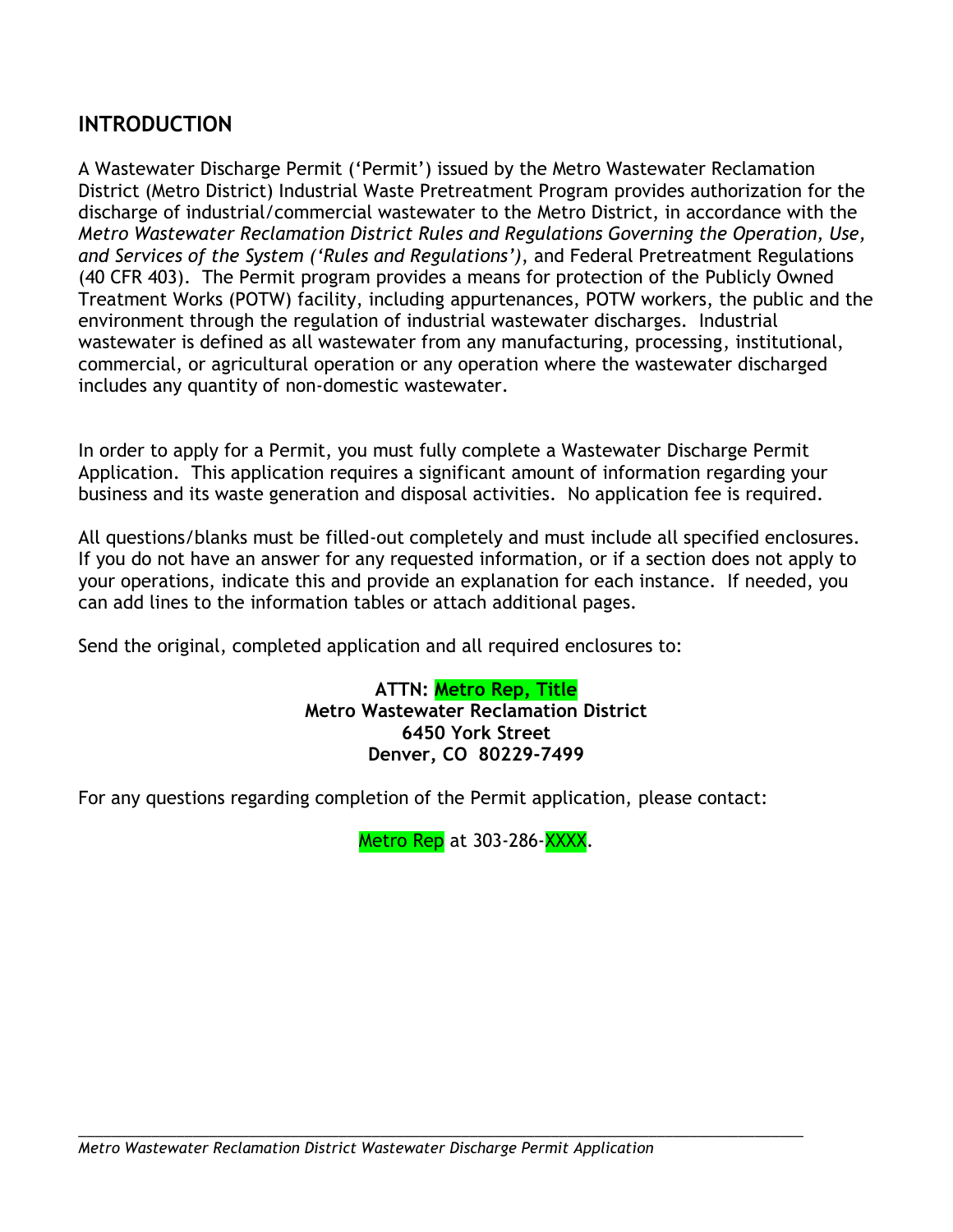## **SECTION A - GENERAL BUSINESS INFORMATION**

| Item A-1                                                        | DATE:                            |  |
|-----------------------------------------------------------------|----------------------------------|--|
| <b>APPLICANT BUSINESS NAME:</b>                                 |                                  |  |
|                                                                 |                                  |  |
| ADDRESS OF SITE DISCHARGING<br><b>WASTEWATER:</b>               | <b>BUSINESS MAILING ADDRESS:</b> |  |
| <b>Street Address</b>                                           | <b>Street Address</b>            |  |
| City, State                                                     | City, State                      |  |
| <b>Phone Number</b>                                             | <b>Phone Number</b>              |  |
| <b>Email Address:</b>                                           | <b>Fax Number:</b>               |  |
| Company website address:                                        |                                  |  |
| How many years has the facility been operating at this address: |                                  |  |

#### *Item A-2*

| Company-Facility Owner/President/Chief Executive Officer/Responsible official<br>Information: |                 |                                |  |  |
|-----------------------------------------------------------------------------------------------|-----------------|--------------------------------|--|--|
|                                                                                               |                 |                                |  |  |
| <b>Name</b>                                                                                   |                 | <b>Title</b>                   |  |  |
| <b>Street Address</b>                                                                         |                 | <b>Direct Phone Number</b>     |  |  |
| City, State                                                                                   | <b>Zip Code</b> | 24-hour Emergency Phone Number |  |  |
| e-mail address                                                                                |                 | <b>Fax Number</b>              |  |  |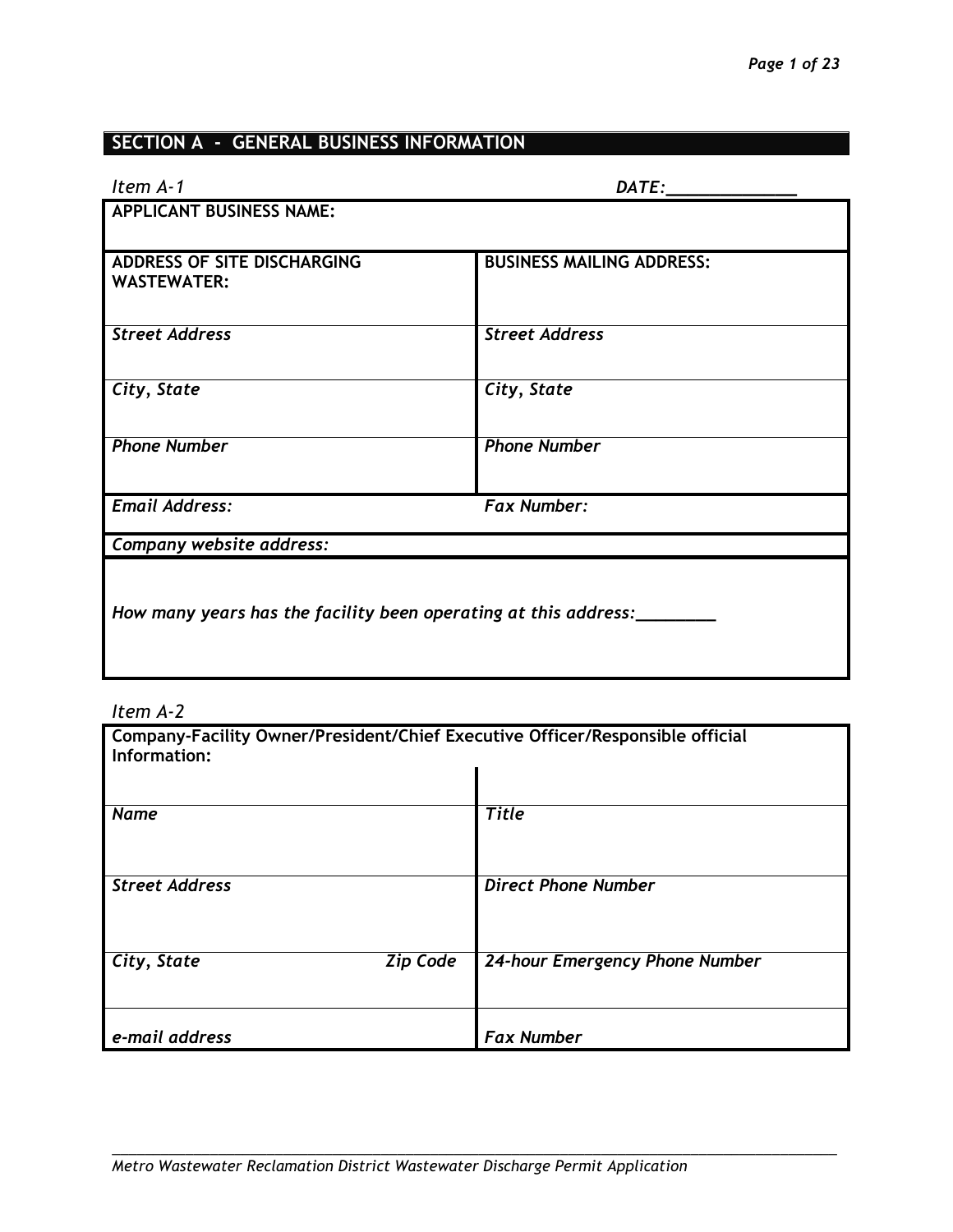#### *Item A-3*

| Authorized Representative Information: |                                 |  |  |  |
|----------------------------------------|---------------------------------|--|--|--|
|                                        |                                 |  |  |  |
| <b>Name</b>                            | Title & Company (if Consultant) |  |  |  |
| <b>Street Address</b>                  | <b>Direct Phone Number</b>      |  |  |  |
| <b>Zip Code</b><br>City, State         | 24-hour Emergency Phone Number  |  |  |  |
| e-mail address                         | <b>Fax Number</b>               |  |  |  |

| <b>Other Facility Contact Information:</b> |                                 |  |  |  |
|--------------------------------------------|---------------------------------|--|--|--|
|                                            |                                 |  |  |  |
| <b>Name</b>                                | Title & Company (if Consultant) |  |  |  |
|                                            |                                 |  |  |  |
| <b>Street Address</b>                      | <b>Direct Phone Number</b>      |  |  |  |
|                                            |                                 |  |  |  |
| City, State<br><b>Zip Code</b>             | 24-hour Emergency Phone Number  |  |  |  |
|                                            |                                 |  |  |  |
| e-mail address                             | <b>Fax Number</b>               |  |  |  |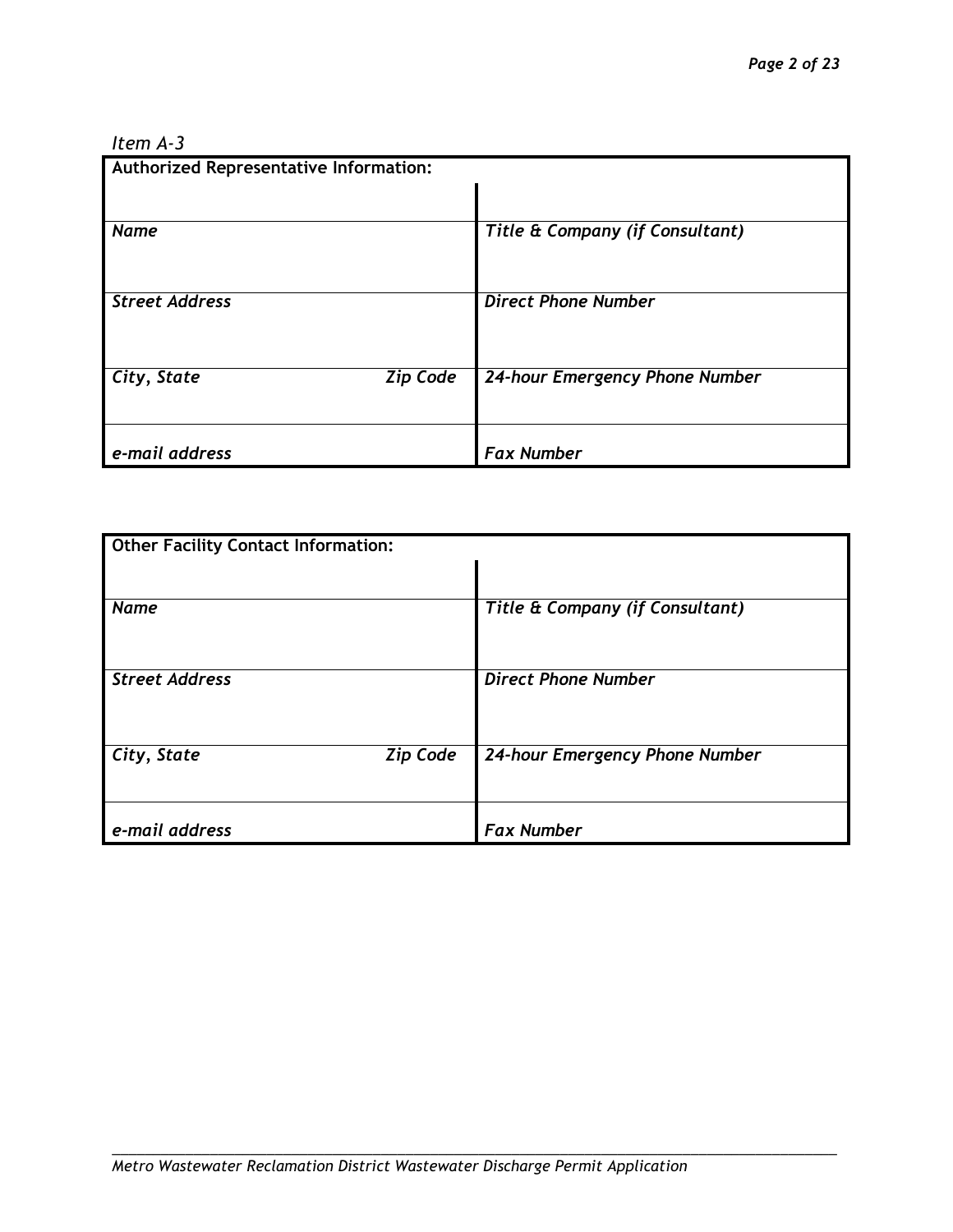|        | Item A-4 PERTINENT IDENTIFICATION NUMBERS AND PERMIT INFORMATION                                                                                                       |
|--------|------------------------------------------------------------------------------------------------------------------------------------------------------------------------|
|        | Applicable Standard Industrial Classification (SIC)Number(s): _________                                                                                                |
|        | Water Supply Agency Name & Account No.: Sewer Agency Name & Account No.:                                                                                               |
|        | Other Environmental Control Permits Issued for Applicant Site - Check appropriate box<br>and list corresponding Issuing Agency and Permit #(s) for each.<br>$\Box$ Air |
| $\Box$ | <b>NPDES (or CDPS)</b><br><u> 1989 - Johann Stoff, deutscher Stoffen und der Stoffen und der Stoffen und der Stoffen und der Stoffen und der</u>                       |
| $\Box$ | <b>Storm Water (MS4)</b><br><u> 1989 - Johann Stoff, amerikansk politiker (d. 1989)</u>                                                                                |
| $\Box$ |                                                                                                                                                                        |
|        | Does your facility currently generate and dispose of any hazardous wastes ?<br>$\Box$ YES $\Box$ NO                                                                    |
|        | If yes, what is your EPA Identification Number _________________________________                                                                                       |
|        |                                                                                                                                                                        |
|        |                                                                                                                                                                        |
|        | If yes, is your facility classified as a (check one)--                                                                                                                 |
|        | $\Box$ conditionally exempt small quantity generator (CESQG)<br>$\Box$ small quantity generator (SQG)                                                                  |
|        | Large quantity generator (LQG) ?                                                                                                                                       |
|        | If yes, who are your waste haulers/transporters? _______________________________                                                                                       |
|        |                                                                                                                                                                        |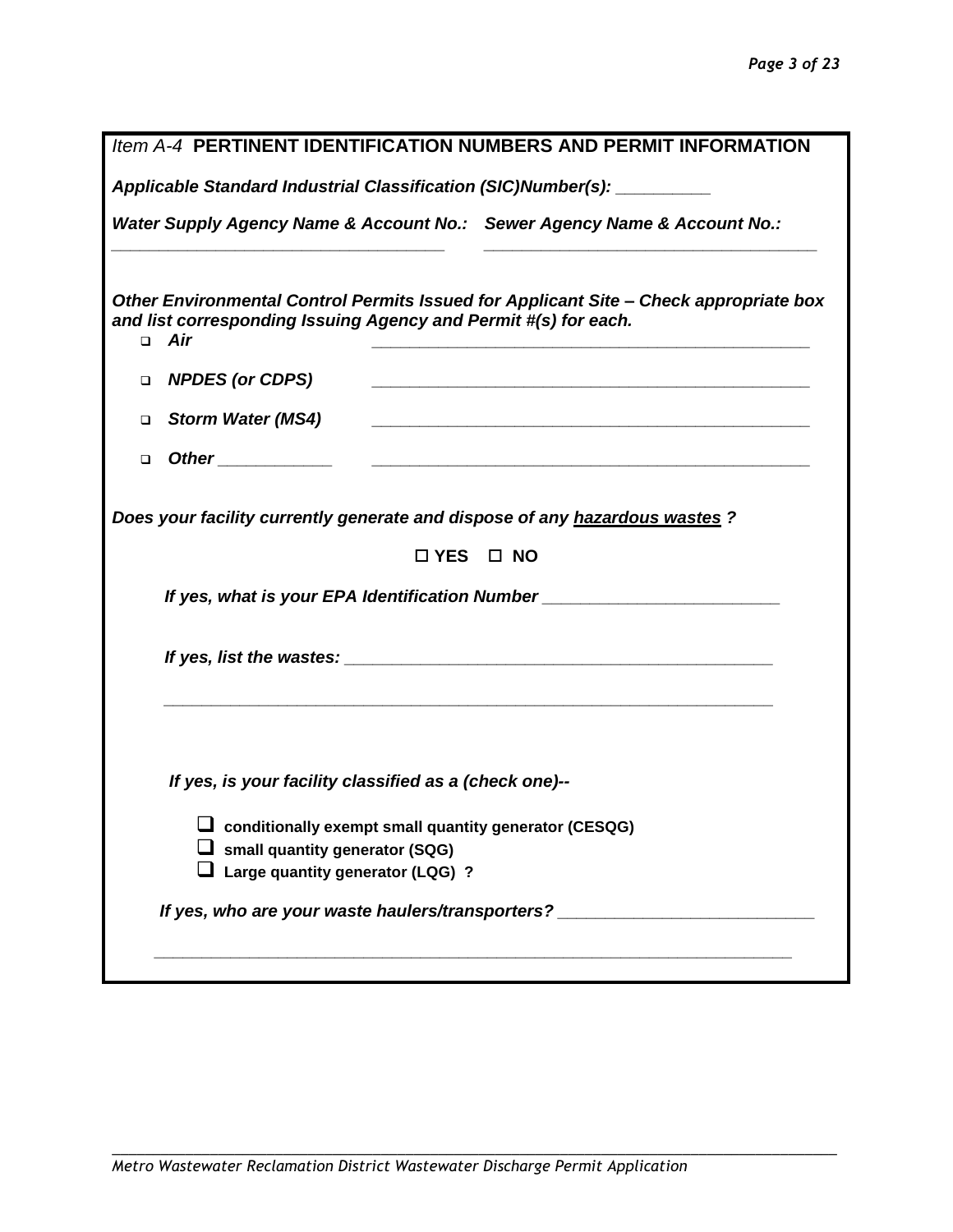#### **SECTION B - GENERAL BUSINESS OPERATIONS INFORMATION**

#### *Item B-1* **PRIMARY MANUFACTURING OPERATION OR BUSINESS ACTIVITIES AT FACILITY ADDRESS:**

*\_\_\_\_\_\_\_\_\_\_\_\_\_\_\_\_\_\_\_\_\_\_\_\_\_\_\_\_\_\_\_\_\_\_\_\_\_\_\_\_\_\_\_\_\_\_\_\_\_\_\_\_\_\_\_\_\_\_\_\_\_\_\_\_\_\_\_\_\_\_\_\_\_\_\_\_\_\_\_\_*

*\_\_\_\_\_\_\_\_\_\_\_\_\_\_\_\_\_\_\_\_\_\_\_\_\_\_\_\_\_\_\_\_\_\_\_\_\_\_\_\_\_\_\_\_\_\_\_\_\_\_\_\_\_\_\_\_\_\_\_\_\_\_\_\_\_\_\_\_\_\_\_\_\_\_\_\_\_\_\_\_*

*\_\_\_\_\_\_\_\_\_\_\_\_\_\_\_\_\_\_\_\_\_\_\_\_\_\_\_\_\_\_\_\_\_\_\_\_\_\_\_\_\_\_\_\_\_\_\_\_\_\_\_\_\_\_\_\_\_\_\_\_\_\_\_\_\_\_\_\_\_\_\_\_\_\_\_\_\_\_\_\_*

*Provide a brief narrative description of the primary manufacturing or business activities that are performed at your facility.* 

#### *Item B-2* **PRINCIPAL PRODUCTS/SERVICES/ACTIVITIES**

*List each of the products, services and/or activities that are produced/provided/performed at your facility*

| <b>Product/Service/Activity</b> | <b>Daily Quantities</b><br>(include applicable units) |                |  |  |
|---------------------------------|-------------------------------------------------------|----------------|--|--|
|                                 | Average                                               | <b>Maximum</b> |  |  |
|                                 |                                                       |                |  |  |
|                                 |                                                       |                |  |  |
|                                 |                                                       |                |  |  |
|                                 |                                                       |                |  |  |
|                                 |                                                       |                |  |  |
|                                 |                                                       |                |  |  |
|                                 |                                                       |                |  |  |
|                                 |                                                       |                |  |  |
|                                 |                                                       |                |  |  |
|                                 |                                                       |                |  |  |
|                                 |                                                       |                |  |  |
|                                 |                                                       |                |  |  |
|                                 |                                                       |                |  |  |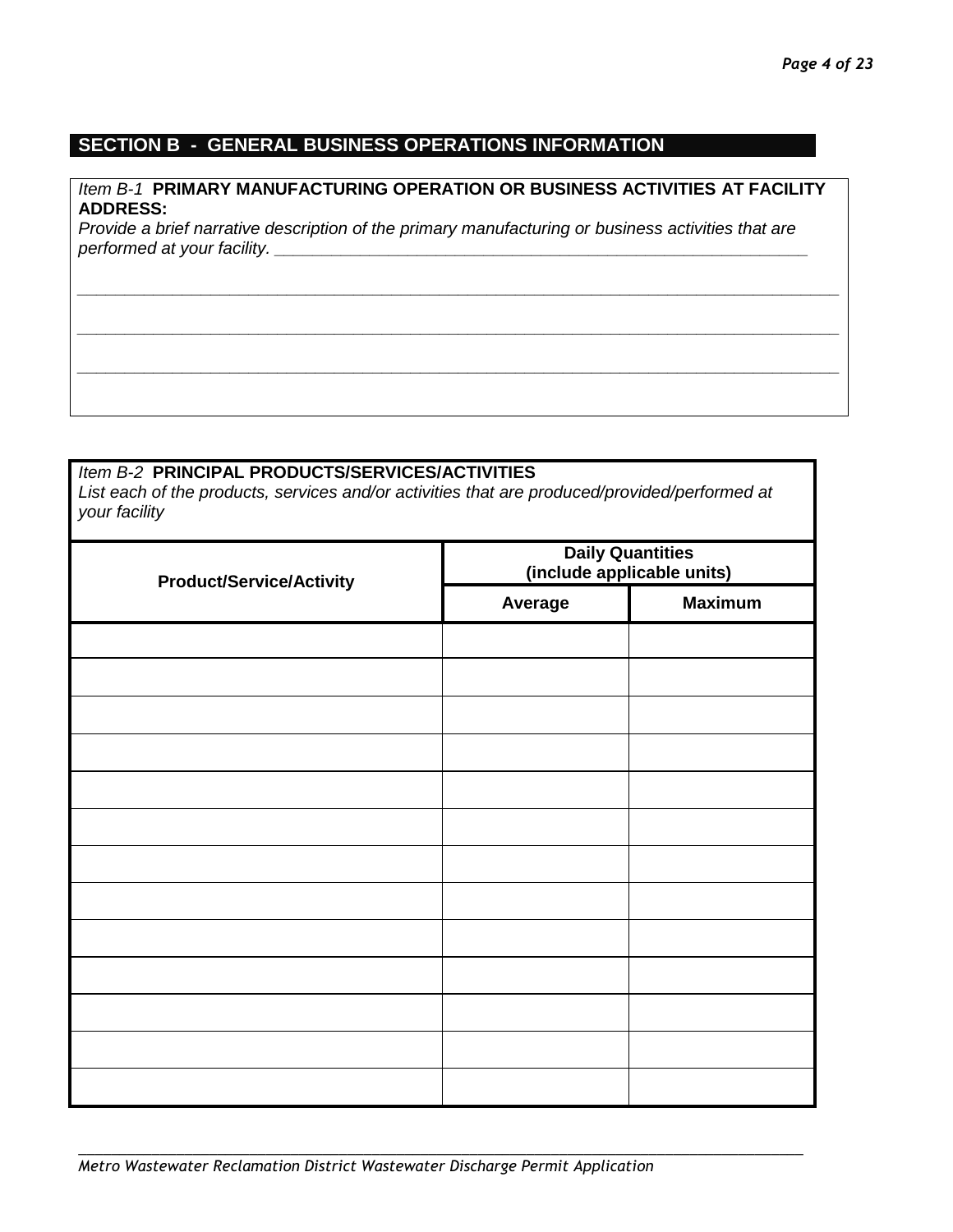#### *Page 5 of 23*

| Item B-3 HOURS/DAYS OF NORMAL OPERATION                                                                                 |           |  |  |  |  |  |  |  |
|-------------------------------------------------------------------------------------------------------------------------|-----------|--|--|--|--|--|--|--|
| Number of Operating Days Per Year: Average Maximum                                                                      |           |  |  |  |  |  |  |  |
| <b>Normal Days of Operation:</b> $\Box$ Mon. $\Box$ Tues. $\Box$ Wed. $\Box$ Thurs. $\Box$ Fri. $\Box$ Sat. $\Box$ Sun. |           |  |  |  |  |  |  |  |
| <b>Normal Hours of Operation:</b> ________Mon. ________Tues. _______Wed. _______Thurs. ________Fri.                     | Sat. Sun. |  |  |  |  |  |  |  |
| Do you discharge industrial/commercial wastewater every operating day? $\Box$ YES $\Box$ NO                             |           |  |  |  |  |  |  |  |
| If NO, on which days do discharges normally occur? _____________________________                                        |           |  |  |  |  |  |  |  |
| Is the wastewater discharged continuously or in batches? _______________________                                        |           |  |  |  |  |  |  |  |
| If the wastewater is batch-discharged, how many batches per day?                                                        |           |  |  |  |  |  |  |  |
| <b>Number of Employees:</b> _________TOTAL ________Days ______Afternoons ______Nights                                   |           |  |  |  |  |  |  |  |
| Othor Operating Information:                                                                                            |           |  |  |  |  |  |  |  |

*Other Operating Information:*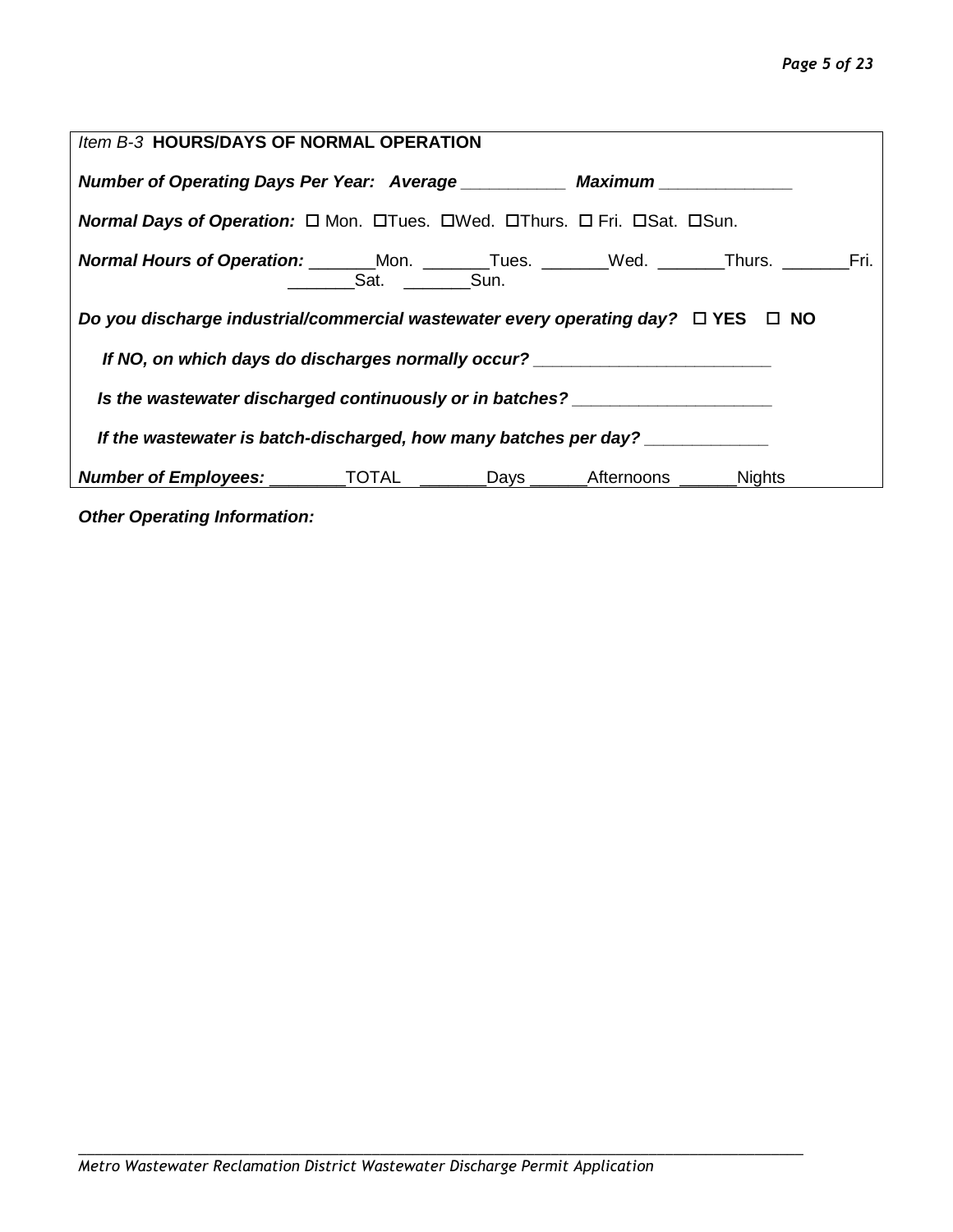#### **SECTION C - FACILITY INFORMATION**

*Item C-1* **FACILITY INFORMATION**

*1.0 Sanitary Sewer Outfalls (Where your facility's sewer piping ties into the Metro District's sewer system) How many sanitary sewer outfalls does your facility have? \_\_\_\_\_\_\_\_\_\_\_\_\_\_\_*

#### *For each outfall, complete the following information:*

| <b>Outfall Number</b> | Legal Description of Location of Tie-In to the sewer system, Including Manhole<br><b>Numbers</b> |
|-----------------------|--------------------------------------------------------------------------------------------------|
|                       |                                                                                                  |
|                       |                                                                                                  |
|                       |                                                                                                  |
|                       |                                                                                                  |

#### *2.0 Floor Drains*

## *How many floor drains (including trenches) does your facility have? \_\_\_\_\_\_\_\_\_\_\_\_\_\_\_*

|                                     | For each floor drain, complete the following information:   |                                                      |                                                                                           |                            |                                                                                                    |
|-------------------------------------|-------------------------------------------------------------|------------------------------------------------------|-------------------------------------------------------------------------------------------|----------------------------|----------------------------------------------------------------------------------------------------|
| <b>Floor Drain</b><br><b>Number</b> | Location of<br><b>Floor Drain Within</b><br><b>Facility</b> | Is the Floor Drain<br>Permanently<br>Capped/Plugged? | <b>To Which Sanitary</b><br><b>Sewer Outfall Does</b><br>this Floor Drain<br>Discharge?** | Is this a trench<br>drain? | Are any<br>industrial/commercial<br>wastewaters or<br>chemicals discharged<br>to this floor drain? |
|                                     |                                                             |                                                      |                                                                                           |                            |                                                                                                    |
|                                     |                                                             |                                                      |                                                                                           |                            |                                                                                                    |
|                                     |                                                             |                                                      |                                                                                           |                            |                                                                                                    |
|                                     |                                                             |                                                      |                                                                                           |                            |                                                                                                    |
|                                     |                                                             |                                                      |                                                                                           |                            |                                                                                                    |
|                                     |                                                             |                                                      |                                                                                           |                            |                                                                                                    |
|                                     |                                                             |                                                      |                                                                                           |                            |                                                                                                    |
|                                     |                                                             |                                                      |                                                                                           |                            |                                                                                                    |

*\*\* If you do not have drawings or plans of your facility's sewer piping, you may need to perform dye testing of the lines in order to obtain this information. Contact the Metro District for information on dye testing. If this drain does not discharge to the sanitary sewer, specify exactly where the discharge goes.*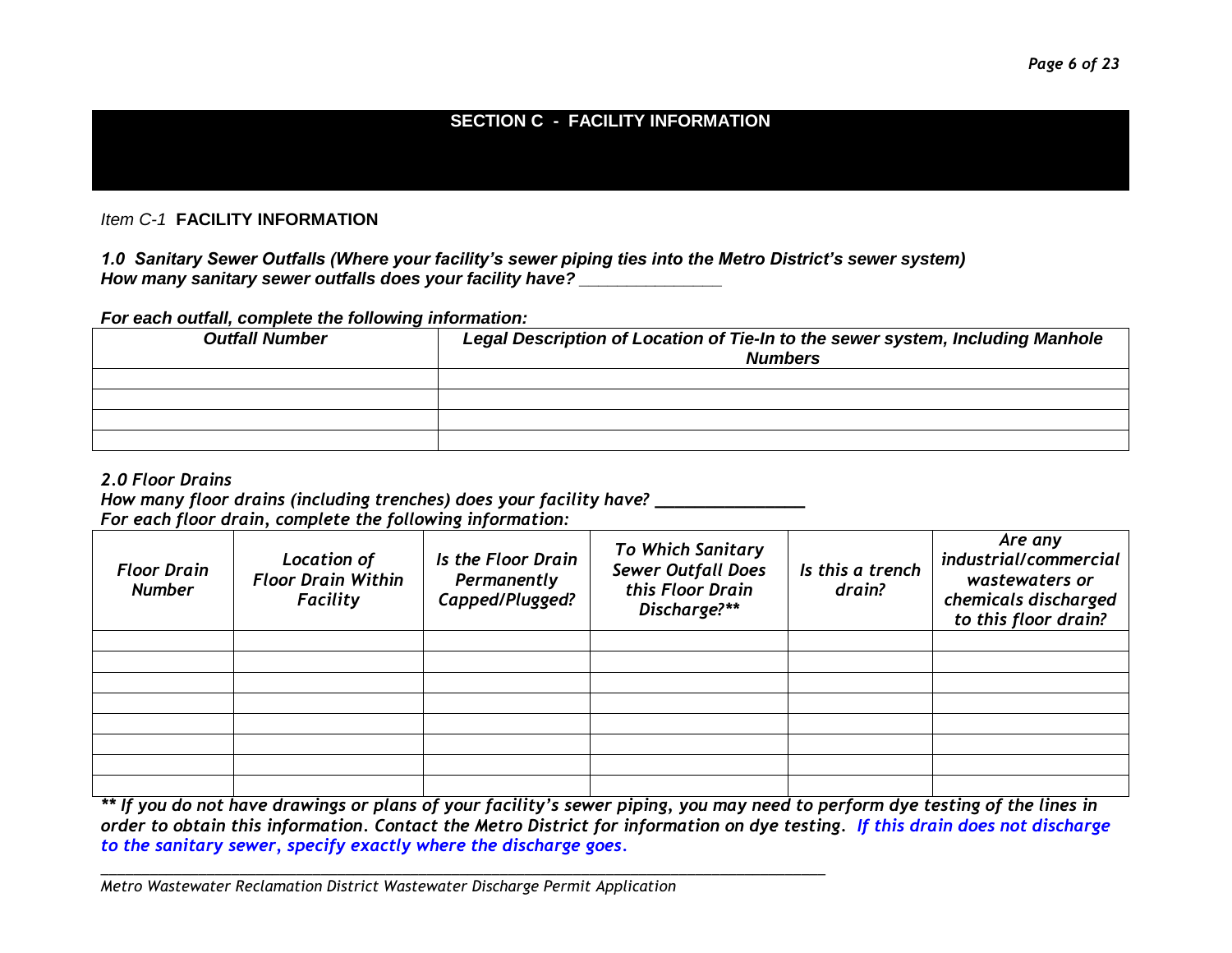#### *3.0 Sinks*

*How many sinks (including floor and janitor sinks) does your facility have? \_\_\_\_\_\_\_\_\_\_\_\_\_\_\_*

*For each sink, complete the following information:*

| <b>Sink</b><br><b>Number</b> | Location of<br><b>Sink Within</b><br><b>Facility</b> | Is this Sink Used<br><b>Exclusively for</b><br>Hand-Washing? | Is this Sink Used for<br>Hand-Washing and<br><b>Floor/Facility</b><br><b>Cleaning Uses</b><br>(dumping of mop<br>water, etc?) | Are any<br>industrial/commercial<br>wastewaters or<br>chemicals discharged<br>to this sink? | <b>To Which Sanitary</b><br><b>Sewer Outfall Does</b><br>this Sink Discharge? |
|------------------------------|------------------------------------------------------|--------------------------------------------------------------|-------------------------------------------------------------------------------------------------------------------------------|---------------------------------------------------------------------------------------------|-------------------------------------------------------------------------------|
|                              |                                                      |                                                              |                                                                                                                               |                                                                                             |                                                                               |
|                              |                                                      |                                                              |                                                                                                                               |                                                                                             |                                                                               |
|                              |                                                      |                                                              |                                                                                                                               |                                                                                             |                                                                               |
|                              |                                                      |                                                              |                                                                                                                               |                                                                                             |                                                                               |
|                              |                                                      |                                                              |                                                                                                                               |                                                                                             |                                                                               |

#### *4.0 General Facility Information*

*How many individual buildings comprise your facility at the premise address? \_\_\_\_\_\_\_\_\_\_\_\_\_\_\_*

*\_\_\_\_\_\_\_\_\_\_\_\_\_\_\_\_\_\_\_\_\_\_\_\_\_\_\_\_\_\_\_\_\_\_\_\_\_\_\_\_\_\_\_\_\_\_\_\_\_\_\_\_\_\_\_\_\_\_\_\_\_\_\_\_\_\_\_\_\_\_\_\_\_\_\_\_\_\_\_\_\_\_\_\_\_\_\_\_\_\_\_\_*

*\_\_\_\_\_\_\_\_\_\_\_\_\_\_\_\_\_\_\_\_\_\_\_\_\_\_\_\_\_\_\_\_\_\_\_\_\_\_\_\_\_\_\_\_\_\_\_\_\_\_\_\_\_\_\_\_\_\_\_\_\_\_\_\_\_\_\_\_\_\_\_\_\_\_\_\_\_\_\_\_\_\_\_\_\_\_\_\_\_\_\_\_*

*\_\_\_\_\_\_\_\_\_\_\_\_\_\_\_\_\_\_\_\_\_\_\_\_\_\_\_\_\_\_\_\_\_\_\_\_\_\_\_\_\_\_\_\_\_\_\_\_\_\_\_\_\_\_\_\_\_\_\_\_\_\_\_\_\_\_\_\_\_\_\_\_\_\_\_\_\_\_\_\_\_\_\_\_\_\_\_\_\_\_\_\_*

*Which buildings contain industrial/commercial processes or operations? \_\_\_\_\_\_\_\_\_\_\_\_\_\_\_\_\_\_\_\_\_\_\_\_\_\_\_\_\_\_\_\_\_\_*

*Which buildings contain only office space and/or domestic areas (bathrooms, showers, breakroom/kitchen)?\_\_\_\_\_\_\_\_\_\_\_\_\_\_\_\_\_\_\_\_\_\_\_\_\_\_\_\_\_\_\_\_\_\_\_\_\_\_\_\_\_\_\_\_\_\_\_\_\_\_\_\_\_\_\_\_\_\_\_\_\_\_\_\_\_\_\_\_\_\_\_\_\_\_\_*

*Do you store any raw materials or waste materials within 25 feet of any open floor drain? \_\_\_\_\_\_\_\_\_\_\_\_\_\_\_\_\_\_\_*

*\_\_\_\_\_\_\_\_\_\_\_\_\_\_\_\_\_\_\_\_\_\_\_\_\_\_\_\_\_\_\_\_\_\_\_\_\_\_\_\_\_\_\_\_\_\_\_\_\_\_\_\_\_\_\_\_\_\_\_\_\_\_\_\_\_\_\_\_\_\_\_\_\_\_\_\_\_\_\_\_\_\_\_\_\_\_\_\_\_*

 *If yes, identify the material(s) stored and drain location(s).*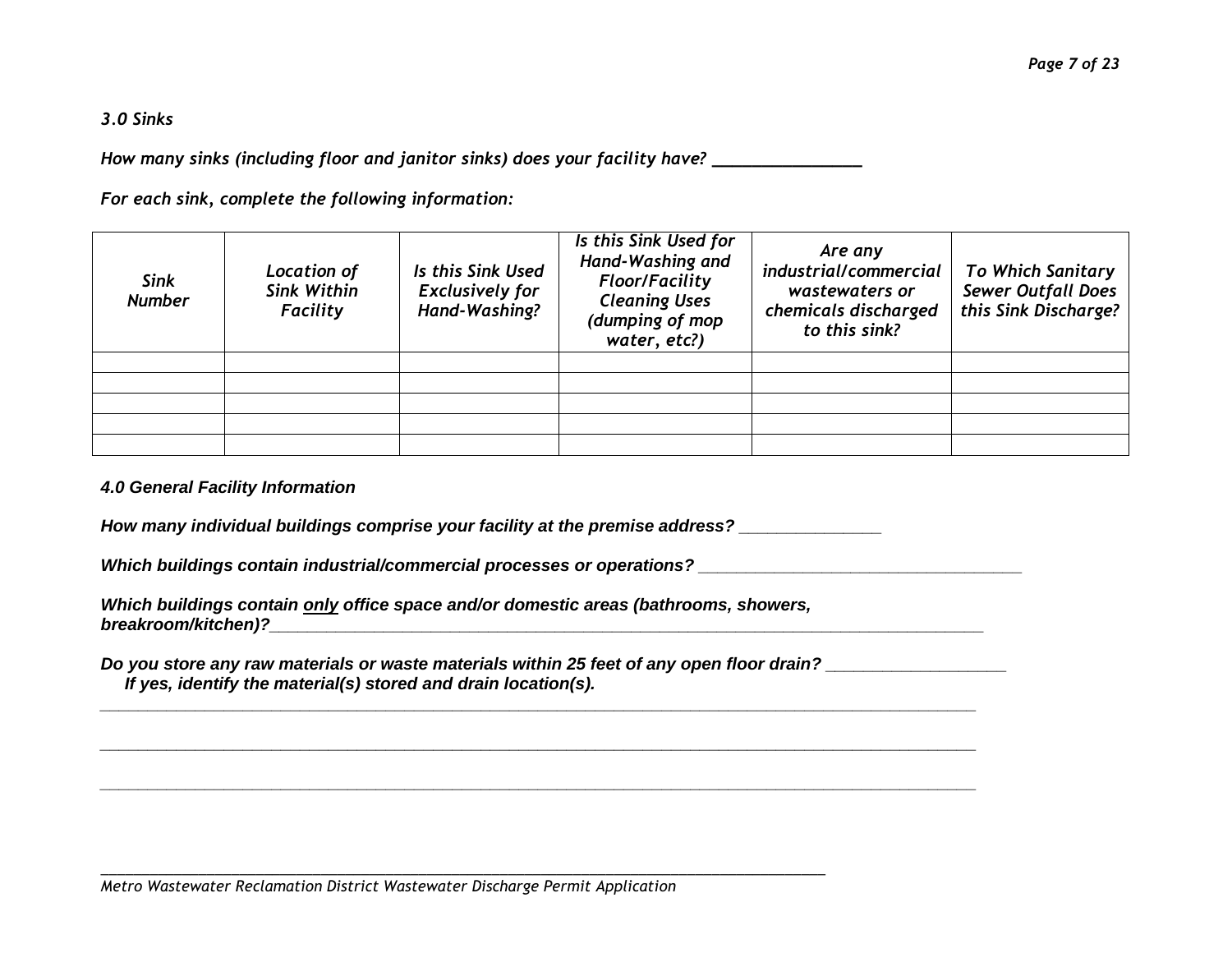DO NOT PREPARE YOUR SITE LAYOUT ON THIS PAGE. THE SITE LAYOUT MUST BE PREPARED ON A SEPARATE PIECE OF PAPER AND INCLUDED IN THIS SECTION OF THE APPLICATION. The Schematic Flow Diagram must be legible and must be no smaller than 8 x 11 inches, and no larger than 11 x 17 inches. At a minimum, the SITE LAYOUT must include the following:

- Building outlines, including identifying names/numbers
- **D** Property lines
- □ North Direction Arrow
- All floor drains in the facility specify whether they are open, permanently capped, or capped w/removable plug
- All sinks in the facility
- All bathrooms/showers in the facility
- □ Storm Drains
- Wastewater routing (piping)
- Wastewater Drainage discharge points and manholes include domestic wastewater discharge points
- Locations of all wastewater generating processes or activities, **including domestic wastewater**
- □ Monitoring Point(s)/Sampling Location indicate the physical location(s) for all existing monitoring points **and** for any new processes/activities that you plan to operate at your facility within the next 1 year, indicate your proposed monitoring point/sampling location for each new process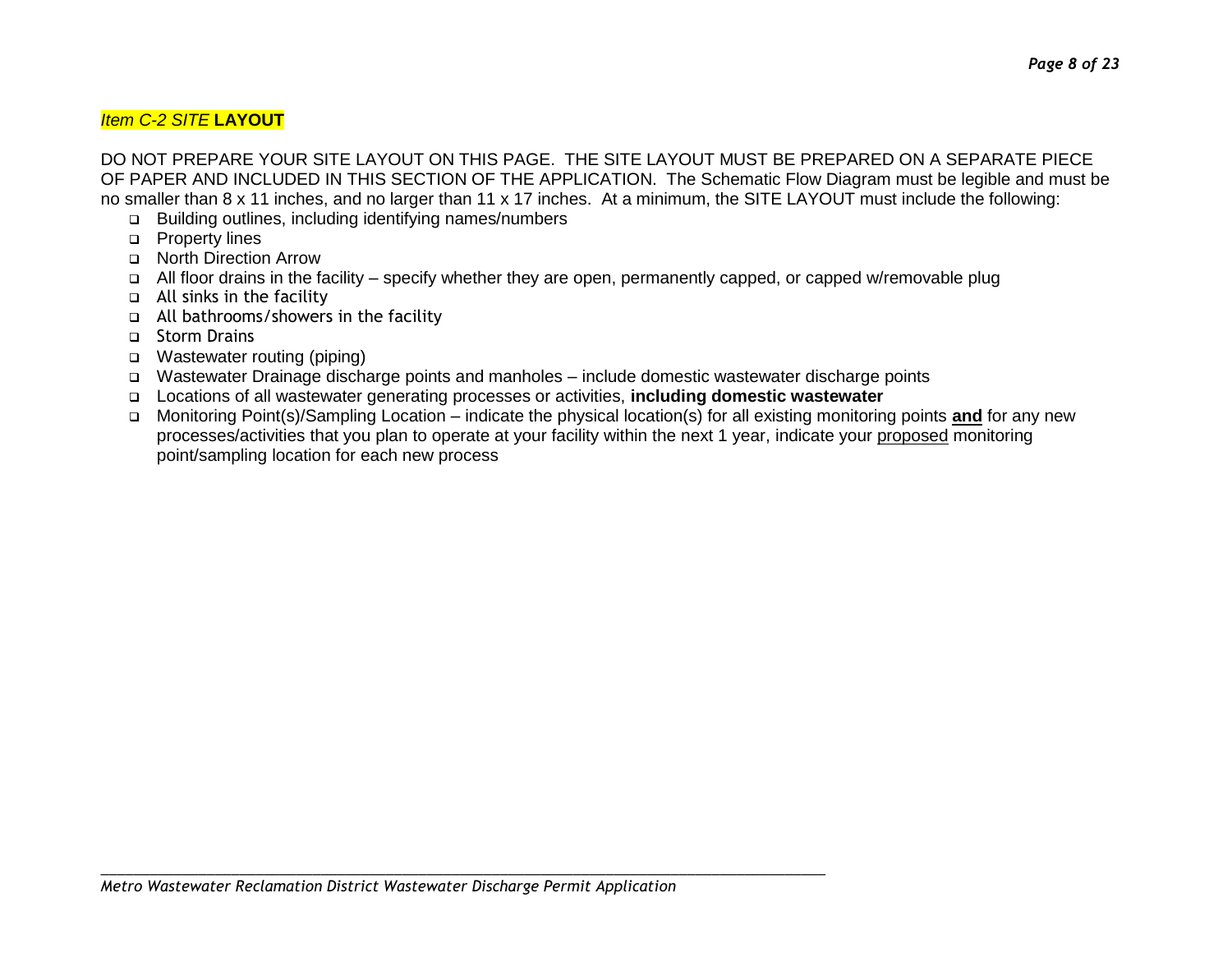#### **SECTION D - PROCESS INFORMATION – SUPPLY (INPUTS)**

#### **RAW MATERIALS AND CHEMICALS USED AT THE FACILITY / SITE**

*All raw materials and chemicals used at the facility/site must be listed below. A legible copy of the SDS sheet for each material/chemical must also be provided. Attach additional sheets if necessary. Alternatively, this information can be submitted in a spreadsheet, database, or other format that includes all of the specified information*

| Raw<br>Name of Raw<br><b>Material</b><br><b>Material</b><br># |  | Are any<br><b>Components</b><br>of this<br><b>Material</b><br><b>Listed on</b><br><b>Enclosed</b><br>TTO List ?(1) | <b>Specific</b><br><b>Purpose or</b><br><b>Use at Facility</b><br>(Processes in<br>which it is<br>used) | <b>Daily Quantity Used</b> |                        | Is this                                     |                                                                            |
|---------------------------------------------------------------|--|--------------------------------------------------------------------------------------------------------------------|---------------------------------------------------------------------------------------------------------|----------------------------|------------------------|---------------------------------------------|----------------------------------------------------------------------------|
|                                                               |  |                                                                                                                    |                                                                                                         | Average. <sup>(2)</sup>    | Maximum <sup>(2)</sup> | material<br>stored in<br>drums or<br>tanks? | List all areas where<br>this material is<br>used/stored at the<br>facility |
|                                                               |  |                                                                                                                    |                                                                                                         |                            |                        |                                             |                                                                            |
| $\overline{2}$                                                |  |                                                                                                                    |                                                                                                         |                            |                        |                                             |                                                                            |
| 3                                                             |  |                                                                                                                    |                                                                                                         |                            |                        |                                             |                                                                            |
| 4                                                             |  |                                                                                                                    |                                                                                                         |                            |                        |                                             |                                                                            |
| 5                                                             |  |                                                                                                                    |                                                                                                         |                            |                        |                                             |                                                                            |
| 6                                                             |  |                                                                                                                    |                                                                                                         |                            |                        |                                             |                                                                            |
| $\overline{7}$                                                |  |                                                                                                                    |                                                                                                         |                            |                        |                                             |                                                                            |
| 8                                                             |  |                                                                                                                    |                                                                                                         |                            |                        |                                             |                                                                            |
| $\boldsymbol{9}$                                              |  |                                                                                                                    |                                                                                                         |                            |                        |                                             |                                                                            |

 $(1)$  Refer to the MSDS/SDS information to determine if any components are TTOs – contact manufacturer for detailed compositional information, if necessary. **If detailed compositional information is unavailable, you may be required to perform analyses.** <sup>(2)</sup> Must be reported in gallons for liquid raw materials and pounds for solid raw materials.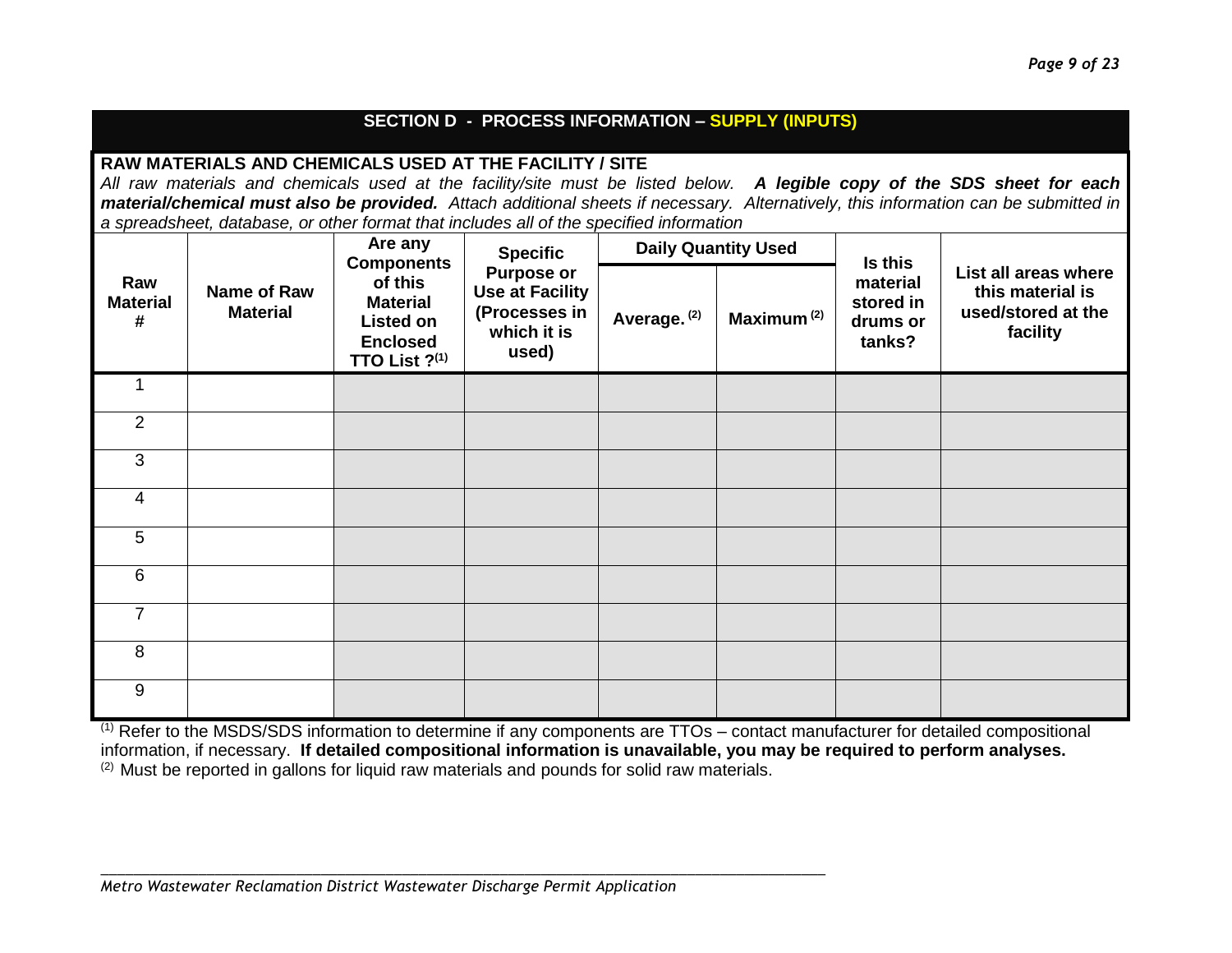#### **SECTION E - PROCESS INFORMATION – PROCESS AND OPERATIONAL ACTIVITY DESCRIPTIONS**

#### *Item E-1* **PROCESS AND OPERATIONAL ACTIVITY DESCRIPTIONS – for Products/Services/Activities listed in Item B-2**

DO NOT PREPARE THE PROCESS DESCRIPTIONS ON THIS PAGE. THE DESCRIPTIONS MUST BE PREPARED ON SEPARATE PIECES OF PAPER AND INCLUDED IN THIS SECTION OF THE APPLICATION. The DESCRIPTIONS must be typewritten; handwritten versions cannot be accepted. Process Descriptions are narrative explanations of how a process works. You will use the information in the process descriptions in developing the Schematic Flow Diagram in Section H.

At a minimum, the DESCRIPTIONS must include the following:

- A specific explanation of the process/activity;
	- $\circ$  If the site includes multiple buildings and/or outside areas, a description of the location of each process/activity;
	- o Describe all **major** pieces of equipment that are used;
	- o How are raw materials transported to the process/activity area ?
	- o How are raw materials added/used in the process ?
	- $\circ$  How often the process/activity is operated/performed (number days/week and number hours/day)?
	- o Describe whether the process/activity is performed as a *batch* or *continuous* operation?
	- o Describe the purpose of the process/activity within the facility identify the products and wastes generated as a result of performing each process/activity.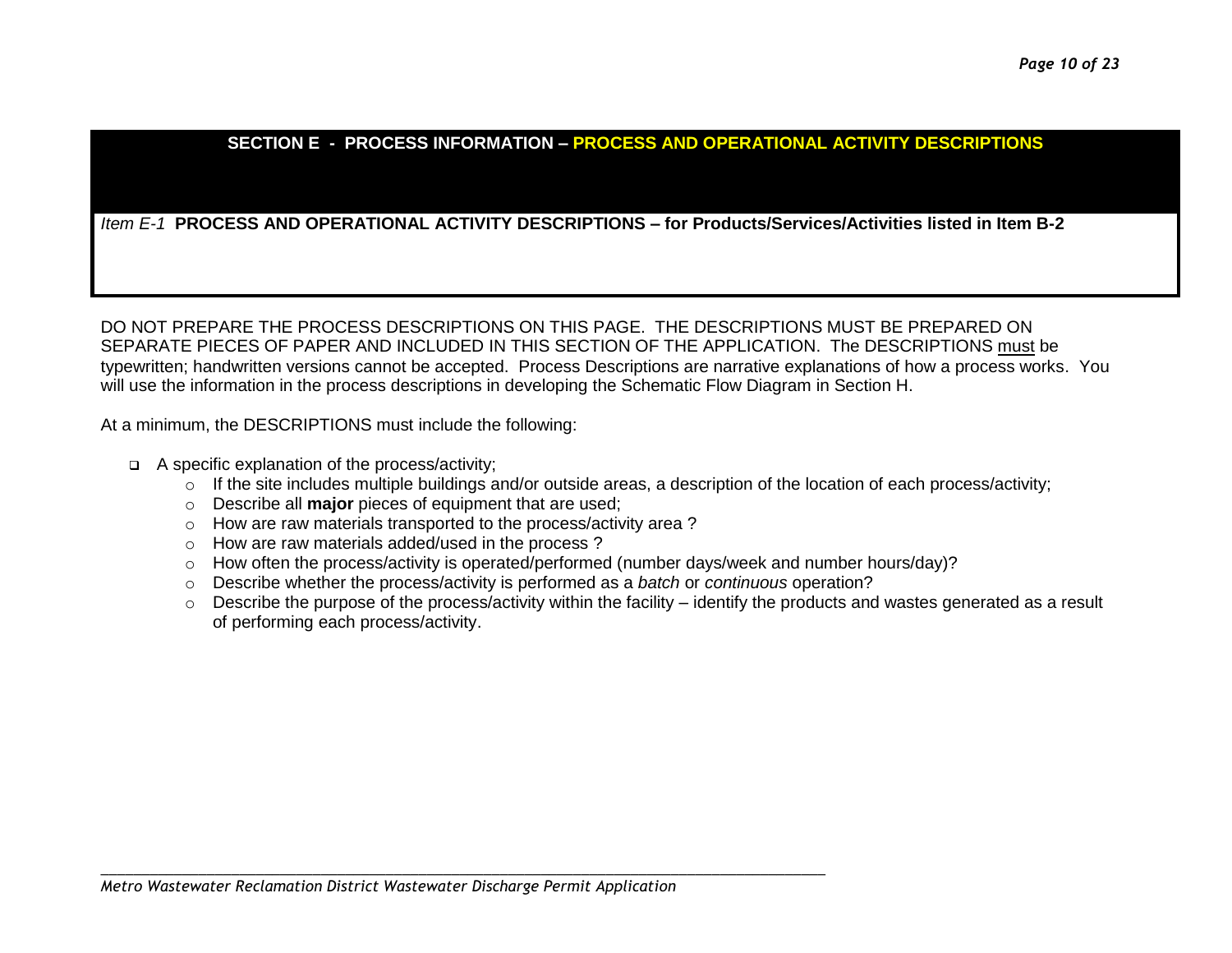#### **SECTION F - PROCESS INFORMATION – WASTES & PRODUCTS (OUTPUTS)**

#### *Item F-1* **LIQUID AND SOLID INDUSTRIAL/COMMERCIAL WASTES GENERATED–**

*All liquid and solid wastes, excluding domestic wastes that are generated by the products/services/activities listed in Item B-2 at the facility/site must be listed below. Attach additional sheets if necessary. Alternatively, this information can be submitted in a spreadsheet, database, or other format provided that it includes all of the specified information.*

| <b>Waste</b><br><b>Identification</b> | <b>Name/Identity of Waste</b> | <b>Daily Quantity</b><br><b>Generated/Discharged</b><br>(If estimated, please indicate<br>by including an 'E'; if<br>measured please include an<br>$^{\prime}$ M') |                        | What is the means<br>for<br>disposal/discharge<br>of this waste?(2) | If waste is<br>hauled, what is<br>the name of the<br><b>Hauler/Disposal</b><br>Co.? | If the<br>waste is<br>hauled,<br>what is the<br>frequency<br><b>of</b> |
|---------------------------------------|-------------------------------|--------------------------------------------------------------------------------------------------------------------------------------------------------------------|------------------------|---------------------------------------------------------------------|-------------------------------------------------------------------------------------|------------------------------------------------------------------------|
|                                       |                               | Average <sup>(1)</sup>                                                                                                                                             | Maximum <sup>(1)</sup> |                                                                     |                                                                                     | disposal?(3)                                                           |
|                                       |                               |                                                                                                                                                                    |                        |                                                                     |                                                                                     |                                                                        |
| 2                                     |                               |                                                                                                                                                                    |                        |                                                                     |                                                                                     |                                                                        |
| 3                                     |                               |                                                                                                                                                                    |                        |                                                                     |                                                                                     |                                                                        |
| 4                                     |                               |                                                                                                                                                                    |                        |                                                                     |                                                                                     |                                                                        |
| 5                                     |                               |                                                                                                                                                                    |                        |                                                                     |                                                                                     |                                                                        |
| 6                                     |                               |                                                                                                                                                                    |                        |                                                                     |                                                                                     |                                                                        |
| 7                                     |                               |                                                                                                                                                                    |                        |                                                                     |                                                                                     |                                                                        |
| 8                                     |                               |                                                                                                                                                                    |                        |                                                                     |                                                                                     |                                                                        |
| 9                                     |                               |                                                                                                                                                                    |                        |                                                                     |                                                                                     |                                                                        |
| 10                                    |                               |                                                                                                                                                                    |                        |                                                                     |                                                                                     |                                                                        |

(1) Must be reported in gallons for liquid wastes and pounds for solid wastes. (2) Discharge to sanitary sewer drain (SSD); disposal via waste hauler (WH); Evaporation (EV); Contained in Product (CP); Discharged to surface or ground waters (PWD); Domestic Trash (DT); Other (Y) [specify]<sup>(3)</sup> Specify how often each waste is hauled (i.e., weekly, monthly, every 2 months, etc.)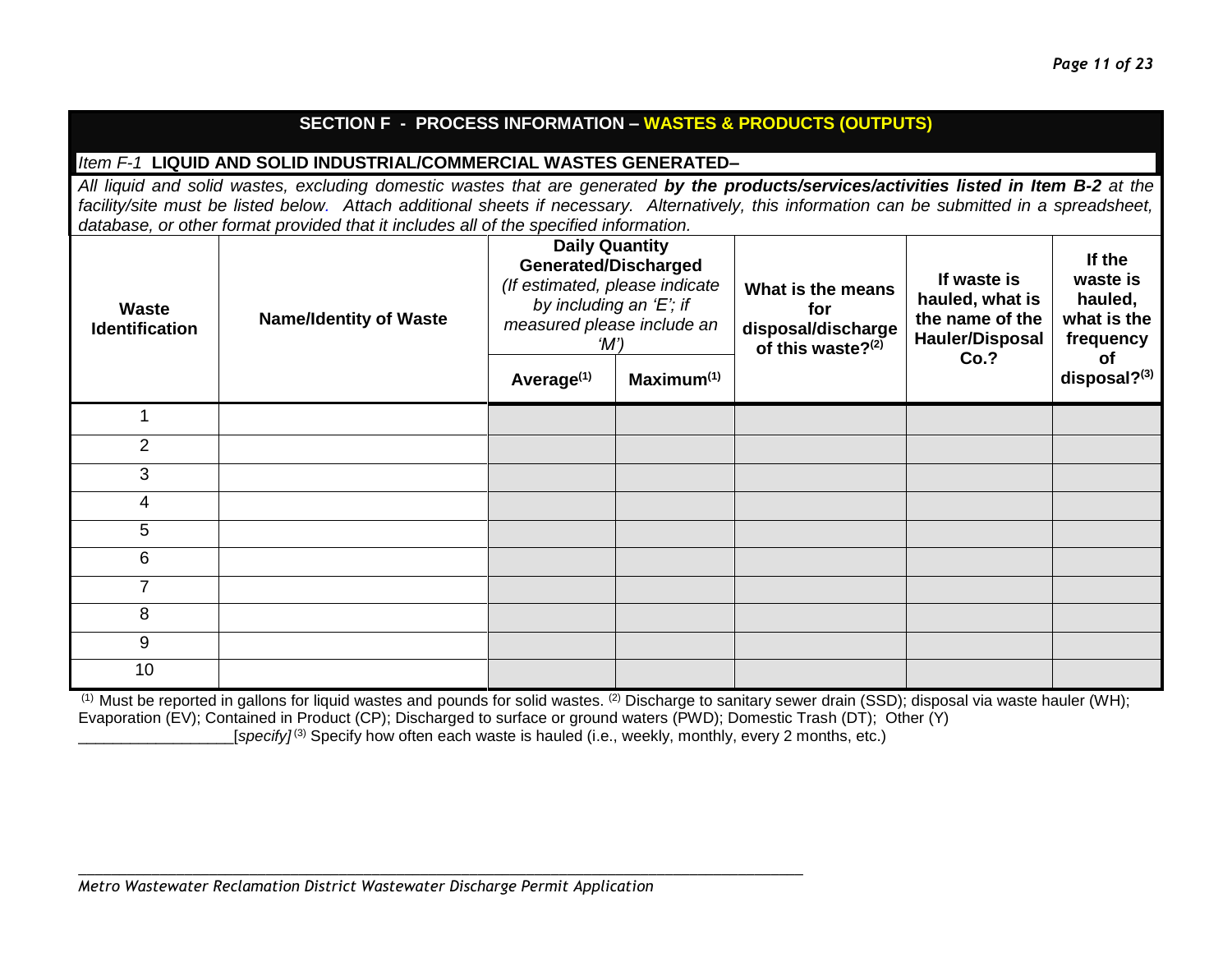*Item F-2* **Sanitary Sewer Discharge Information FOR THOSE WASTES LISTED IN ITEM F-1 THAT ARE INDICATED AS BEING DISCHARGED TO THE SANITARY SEWER DRAIN (SSD), THE FOLLOWING INFORMATION MUST BE PROVIDED:**

| Name or<br><b>Name of Process or</b><br><b>Waste</b> | Type of<br><b>Pretreatment</b>                                            | Type &<br>Frequency<br>of<br>Discharge <sup>(1)</sup> | <b>Daily Quantity</b><br><b>Discharged</b><br>(gallons)* |      |  |
|------------------------------------------------------|---------------------------------------------------------------------------|-------------------------------------------------------|----------------------------------------------------------|------|--|
| <b>Identification #</b><br>$(from F-1)$              | <b>Activity that</b><br>Process, if<br><b>Generated This Waste</b><br>any |                                                       | Avg.                                                     | Max. |  |
|                                                      |                                                                           |                                                       |                                                          |      |  |
|                                                      |                                                                           |                                                       |                                                          |      |  |
|                                                      |                                                                           |                                                       |                                                          |      |  |
|                                                      |                                                                           |                                                       |                                                          |      |  |
|                                                      |                                                                           |                                                       |                                                          |      |  |
|                                                      |                                                                           |                                                       |                                                          |      |  |
|                                                      |                                                                           |                                                       |                                                          |      |  |
|                                                      |                                                                           |                                                       |                                                          |      |  |
|                                                      |                                                                           |                                                       |                                                          |      |  |
|                                                      |                                                                           |                                                       |                                                          |      |  |

 $(1)$ Indicate whether discharge is batch (B) or continuous (C) and frequency of discharges; daily (d), weekly (w), bi-weekly (bw), monthly (m), bi-monthly (bm), or other (Y) \_\_\_\_\_\_\_\_\_\_\_\_\_\_\_\_ [*specify] \* Amounts may be estimated, if exact amounts are not available. If estimated, please indicate by including an 'E'; if measured, please indicate by including an 'M'.*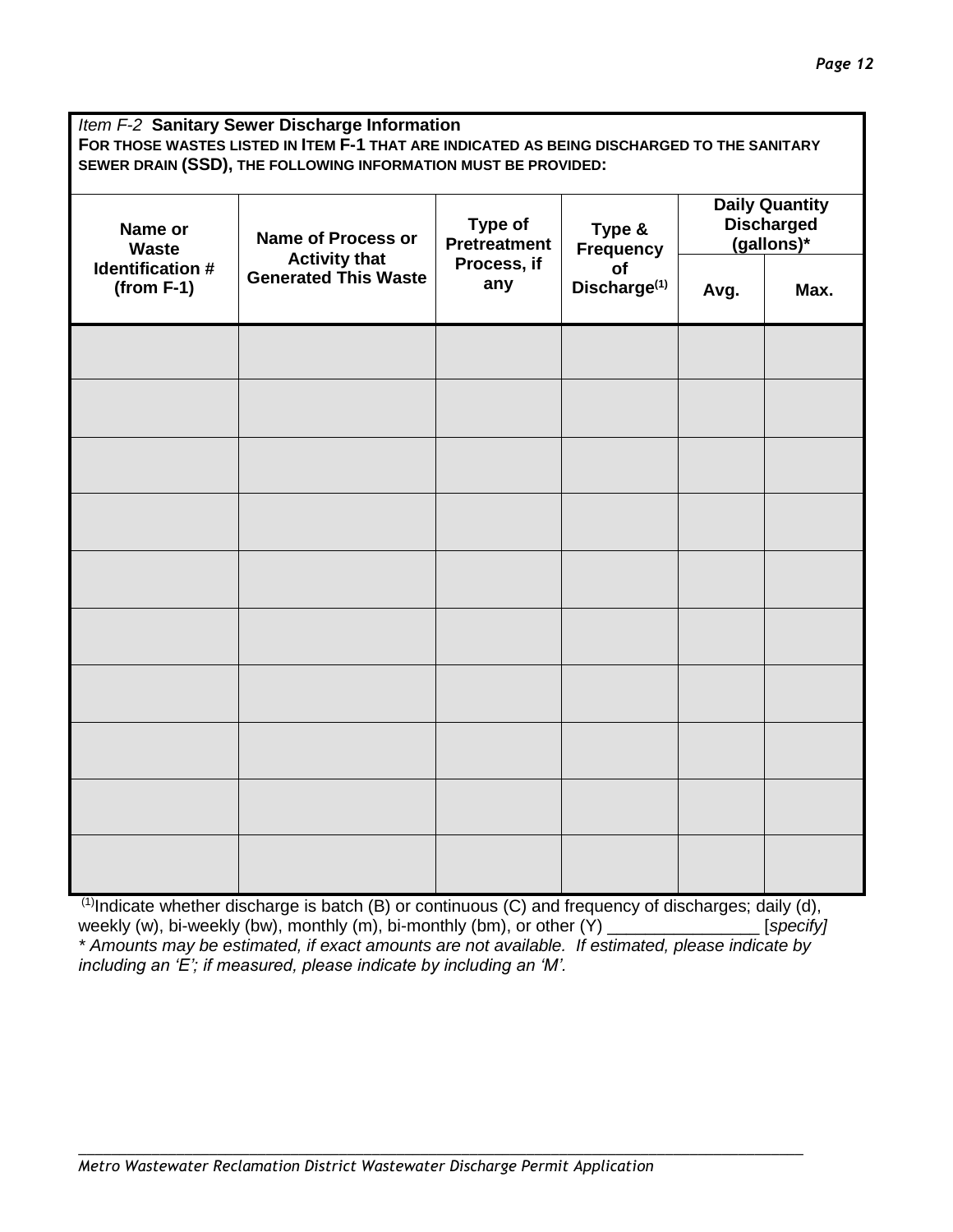#### *Page 13*

#### **SECTION G - PROCESS INFORMATION – WASTE STORAGE, HANDLING, & DISPOSAL DESCRIPTIONS**

#### *Item G-1 – Waste Storage, Handling, & Disposal Descriptions*

*On a separate sheet(s) of paper, provide a detailed description of the waste storage, handling, and disposal activities for your facility. The following* must *be specifically addressed in your descriptions:*

- o *How are wastes handled (transported within facility/stored/disposed of)?* 
	- *For each waste stream listed in F-1, specify how the waste is collected, where it is stored prior to disposal, how it is transported from the process/activity area to the storage area and how it is disposed of.*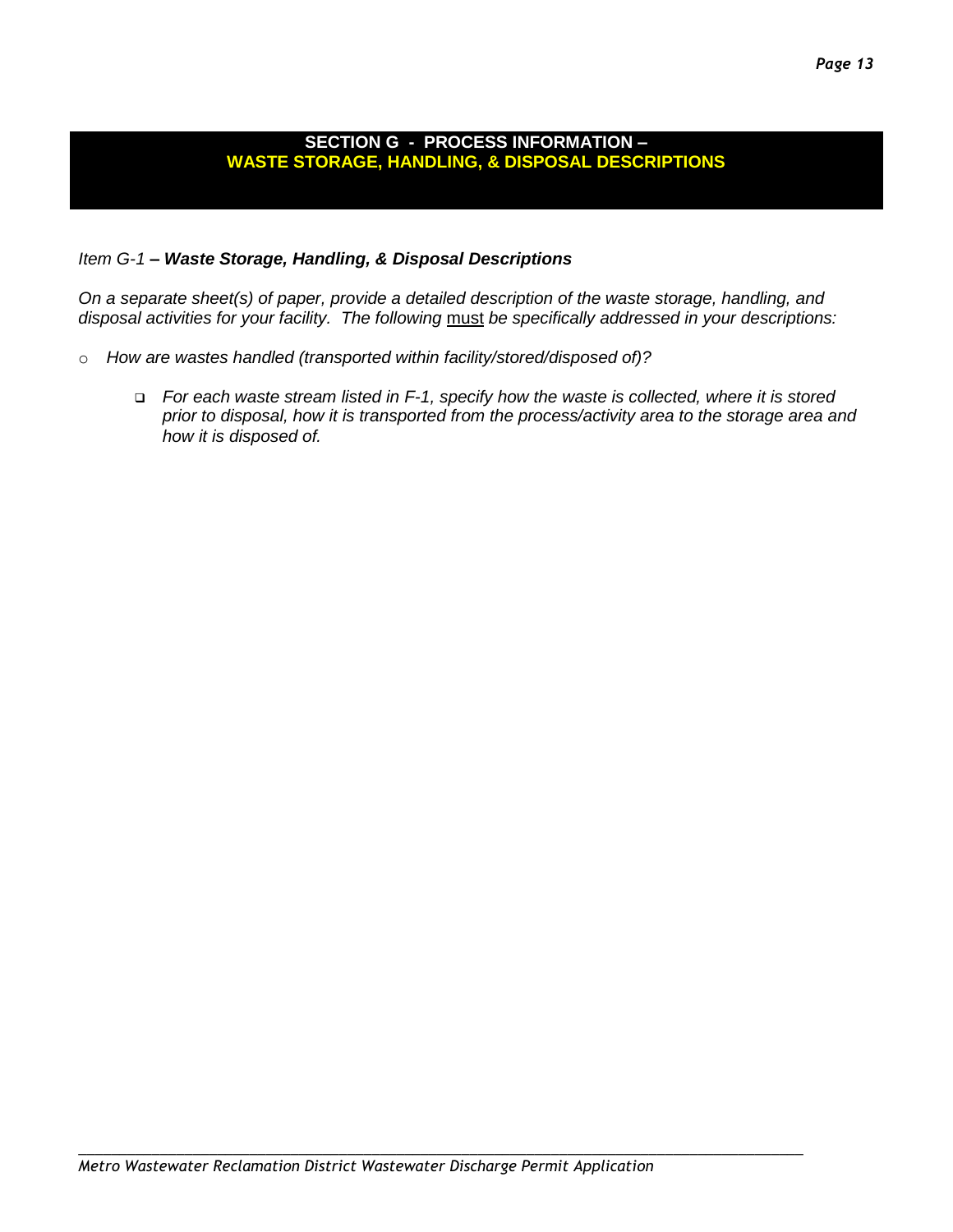#### **SECTION H - PROCESS INFORMATION – WATER BALANCE**

**This section addresses water consumption (usage) and discharge (wastewater) from your facility.**

#### *Item H-1 WATER* **BALANCE INFORMATION– SUPPLY LEGIBLE COPIES OF YOUR MOST RECENT (3) WATER BILLS MUST BE INCLUDED WITH THIS APPLICATION.**

*Water Supply Information from Attached Water Bills:*

|                            | Date Range/Period of | <b>Volume/Flow reported</b> | <b>Volume/Flow</b> |
|----------------------------|----------------------|-----------------------------|--------------------|
|                            | <b>Bill</b>          | on Bill                     | (gallons per day)  |
| Water Consumption -        |                      |                             |                    |
| Bill #1                    |                      |                             |                    |
| <b>Water Consumption -</b> |                      |                             |                    |
| Bill #2                    |                      |                             |                    |
| Water Consumption -        |                      |                             |                    |
| Bill #3                    |                      |                             |                    |
| Average                    |                      |                             |                    |
|                            |                      |                             |                    |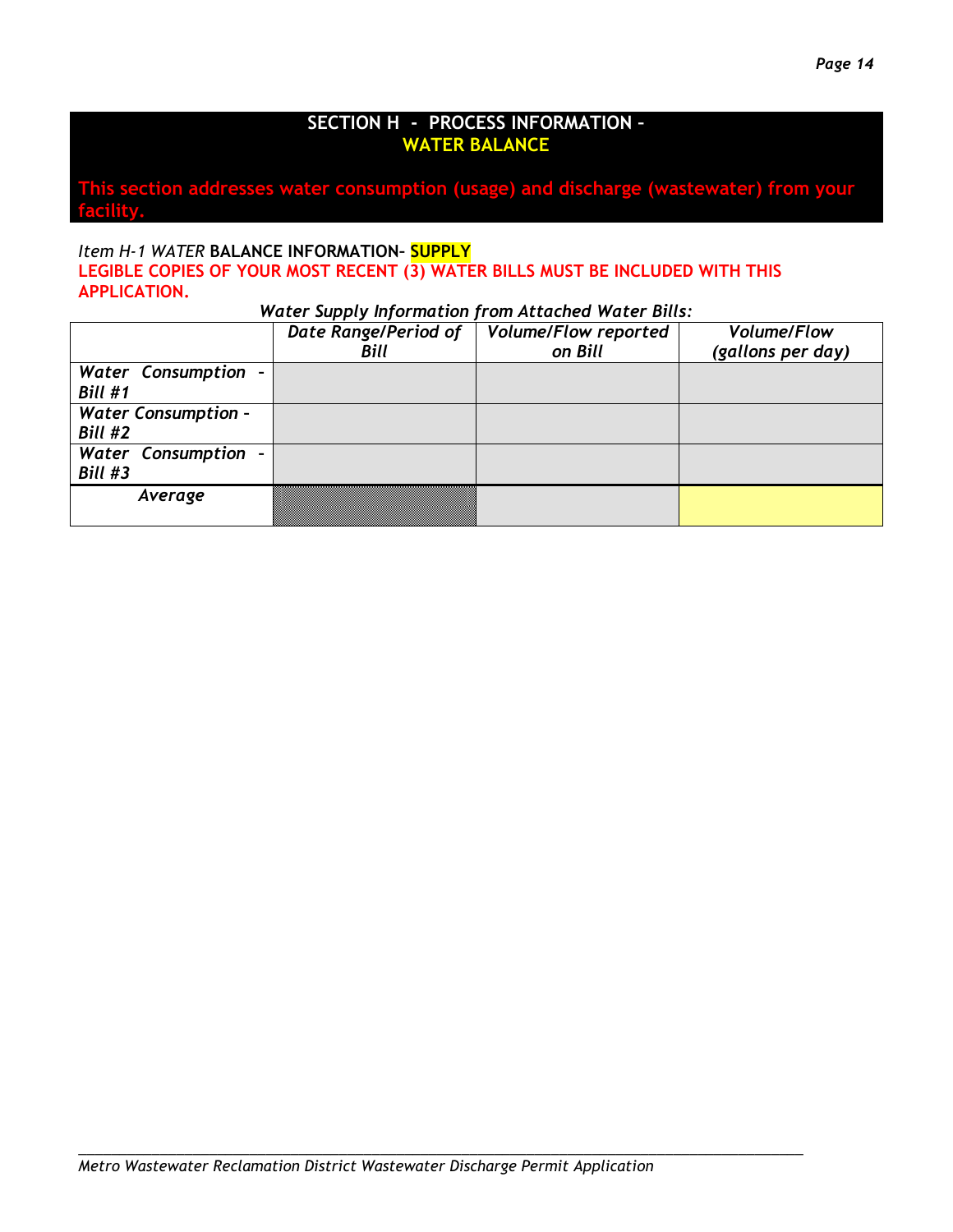#### *Item H-2 WATER* **BALANCE INFORMATION– DISCHARGE**

**FOR THIS SECTION, YOU MUST USE THE FLOW INFORMATION FROM YOUR LAST (3) COMPLIANCE REPORTS.** *For each report, enter the dates of the report period (in the first column) and the total monthly and daily average flows that were reported for each month of the reporting period (in the second column).*

#### *Water Discharge Information from Self-Monitoring Flow Records:*

|                                                                                    | <b>Dates of Reporting</b><br>Period | <b>Daily Average Flow</b><br>(gallons per day) | <b>Total Monthly Flow</b><br>(gallons) |
|------------------------------------------------------------------------------------|-------------------------------------|------------------------------------------------|----------------------------------------|
| <b>Compliance Report #1</b>                                                        |                                     |                                                |                                        |
| Month 1<br>Month 2<br>Month 3                                                      |                                     |                                                |                                        |
| <b>Compliance Report #2</b>                                                        |                                     |                                                |                                        |
| Month 1<br>Month 2<br>Month 3                                                      |                                     |                                                |                                        |
| <b>Compliance Report #3</b>                                                        |                                     |                                                |                                        |
| Month 1<br>Month 2<br>Month 3                                                      |                                     |                                                |                                        |
| Overall Average*<br>(average of flows<br>reported for the 3<br>compliance reports) |                                     |                                                |                                        |

\*This is a single number (a 9-month average) for the Daily Average Flow and a single number (a 9-month average) for the Total Monthly Flow

**Are your reported** *discharge flow rates for regulated (categorical or locally regulated) process wastewaters only (do not contain domestic wastewater from bathrooms, showers, kitchens, etc.)?* 

 **YES NO**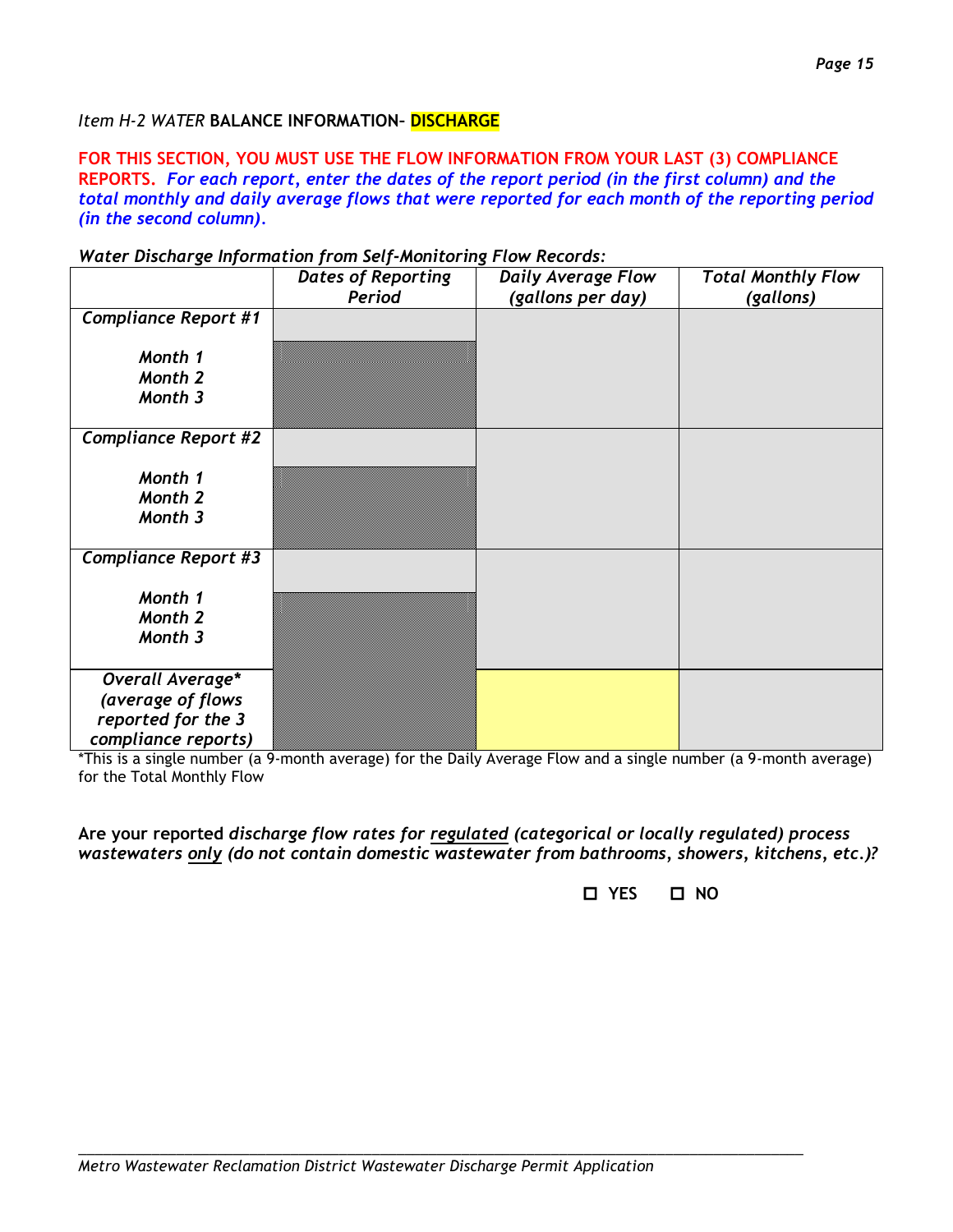| Item H-3 WATER BALANCE -SUMMARY The purpose of this section is to summarize and compare the                     |                                                                                      |                  |          |
|-----------------------------------------------------------------------------------------------------------------|--------------------------------------------------------------------------------------|------------------|----------|
| information that you have supplied for the Water Supply and Discharge tables.                                   |                                                                                      |                  |          |
| 1. TOTAL WATER FLOW (gal/day)<br><b>INTO YOUR FACILITY</b>                                                      |                                                                                      |                  |          |
| (from the $yellow$ cell in H-1):                                                                                |                                                                                      |                  |          |
| 2. TOTAL REPORTED WATER FLOW                                                                                    |                                                                                      |                  |          |
| (gal/day) DISCHARGED FROM YOUR<br><b>FACILITY</b>                                                               |                                                                                      |                  |          |
| (from the yellow cell in H-2)                                                                                   |                                                                                      |                  |          |
| 3. TOTAL WATER FLOW IN - TOTAL<br>WATER FLOW OUT $[#1 - #2]$                                                    |                                                                                      |                  |          |
| 4. If the value calculated in 3above<br>is not equal to zero, you are required                                  | Type of Discharge*                                                                   | Average (gallons | E or M** |
| to provide a detailed technical                                                                                 |                                                                                      | per day)         |          |
| explanation* for the difference in the<br>consumption and discharge flows.                                      | Domestic Water*** (bathrooms,<br>sinks, showers, kitchen)                            |                  |          |
|                                                                                                                 | <b>Evaporative Losses</b>                                                            |                  |          |
| Provide the average flow information<br>for each discharge type indicated.                                      | <b>Non-Contact Cooling Water</b>                                                     |                  |          |
| Include an explanation of your                                                                                  | <b>Contact Cooling Water</b>                                                         |                  |          |
| assumptions and your calculations for<br>each discharge type on a separate<br>page and attach that page to this | <b>Boiler, Cooling Tower, Scrubber</b><br><b>Blow down; Compressor</b><br>Condensate |                  |          |
| application.                                                                                                    | Other (specify)                                                                      |                  |          |
|                                                                                                                 | <b>TOTAL</b>                                                                         |                  |          |
| 5. Recalculate the TOTAL WATER                                                                                  |                                                                                      |                  |          |
| <b>FLOW DISCHARGED FROM YOUR</b><br><b>FACILITY</b> [value entered for #2.                                      |                                                                                      |                  |          |
| above + the pink cell in #4. above]                                                                             |                                                                                      |                  |          |
| <b>6. Recalculate the TOTAL WATER</b>                                                                           |                                                                                      |                  |          |
| FLOW IN - TOTAL WATER FLOW OUT<br>$[#1. - #5.]$                                                                 |                                                                                      |                  |          |
|                                                                                                                 |                                                                                      |                  |          |

**If all water consumption and discharge are properly accounted for, the recalculated value in #6. Above [the green cell] should be zero (O). If for any reason your calculations do not result in a value of 'zero' for #6, you are required to include an explanation of this issue as part of this section of the Application.**

**\* You must include an explanation for how you have quantified the evaporative losses, or how you have quantified any other water losses (or surplus) in your explanation. If the Metro District determines that additional water balance information is necessary, you may be required to complete and submit a detailed water balance. In the event that you are required to submit the detailed water balance, a Water Balance package will be provided to you by the Metro District.** 

**\*\* Indicate whether the value supplied is estimated – indicated by 'E', or measured – indicated by 'M'. \*\*\* Refer to the Instructions and Guidelines Section for item H-3 for information on how to determine domestic water discharge for your facility.**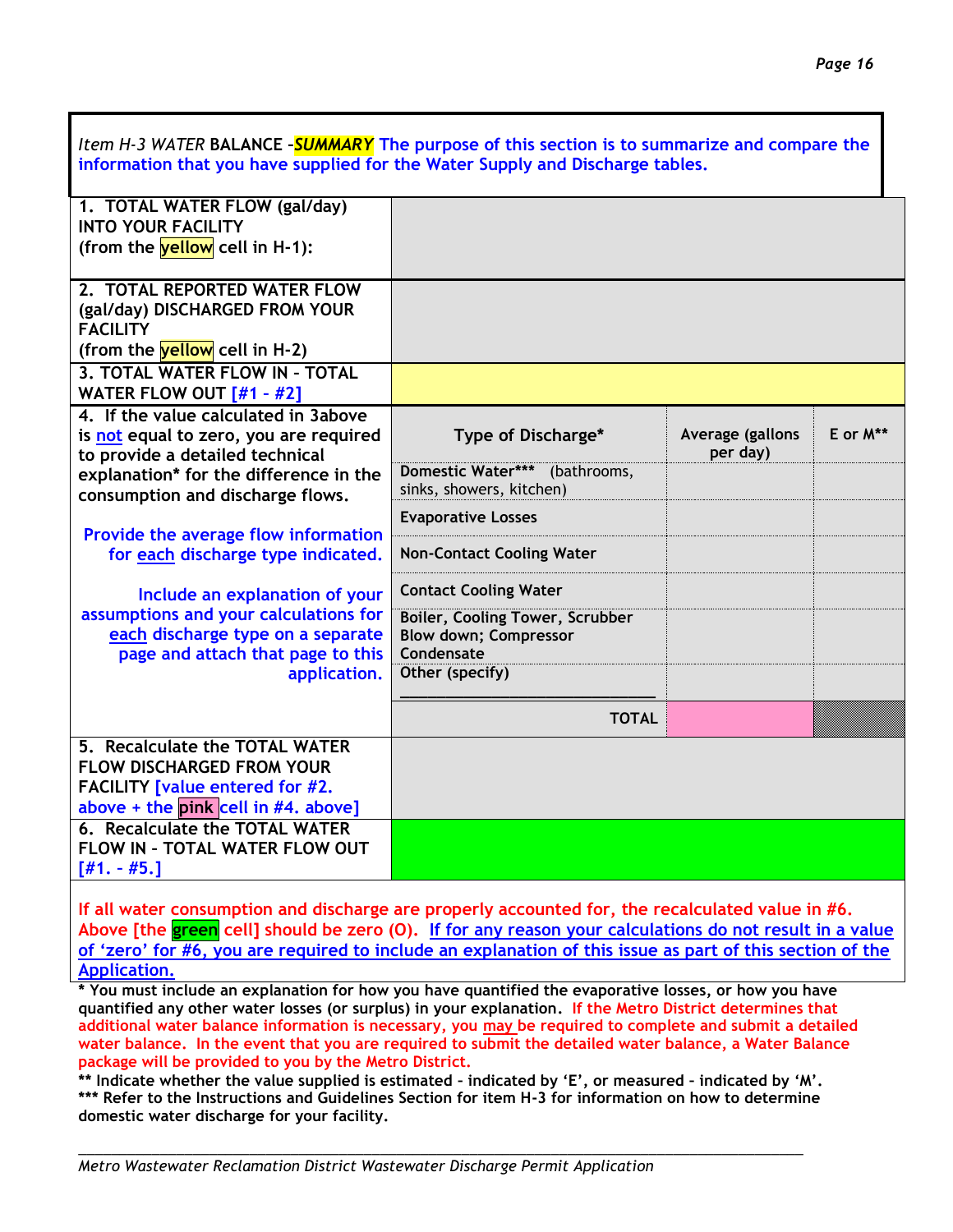#### **SECTION I - SCHEMATIC FLOW DIAGRAM**

DO NOT PREPARE YOUR SCHEMATIC FLOW DIAGRAM ON THIS PAGE. THE DIAGRAM MUST BE PREPARED ON A SEPARATE PIECE OF PAPER AND INCLUDED IN THIS SECTION OF THE APPLICATION. The Schematic Flow Diagram must be legible and must be no smaller than 8 x 11 inches, and no larger than 11 x 17 inches. At a minimum, the flow diagram must include the following:

- Each manufacturing process or activity at your facility that generates wastewater, **excluding domestic wastewater.** All raw materials, wastes, and processes represented in Items D-1, E-1, F-1, F-2, G-1, and water from H-3 must be shown on the diagram.
- Each manufacturing process or activity at your facility that does not generate wastewater.
- A sub-schematic of each pretreatment process, showing all treatment tanks, pumps, piping, and control features.
- Discharge points for each waste listed in Items F-1, G-1, and water from H-3.
- Input/feed points for each raw material listed in Items D-1, including water from H-3.
- Monitoring Point(s)/Sampling Location indicate the location(s) for all existing monitoring points **and** for any new processes that you plan to operate at your facility within the next one (1) year, indicate your proposed monitoring point/sampling location for each new process.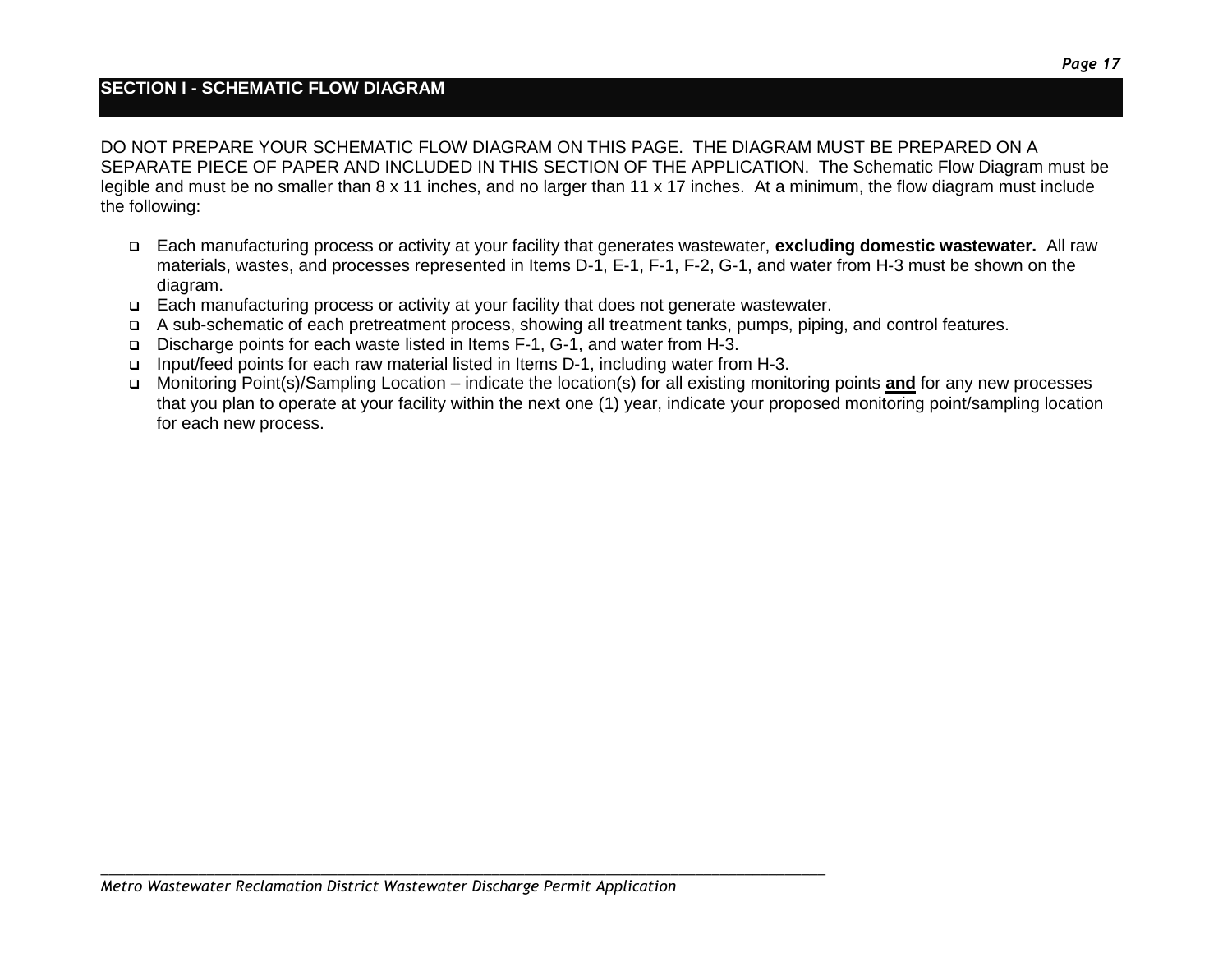#### SECTION J - ANALYTICAL DATA (WASTEWATER CHARACTERISTICS)

As an existing Permitee, submission of analytical data may not be required, depending on the specific technical needs in assessing and developing your new Permit. The technical requirements will be determined by the Metro District. Please refer to the table below for a list of analyses that the Metro District has determined necessary for your Permit renewal.

| X No Analyses Necessary at this time [to be determined by the Metro District]         |  |  |
|---------------------------------------------------------------------------------------|--|--|
| $\square$ pH                                                                          |  |  |
| □ Total Metals (Cadmium, Chromium, Hexavalent Chromium, Copper, Lead, Nickel, Silver, |  |  |
| Zinc, Arsenic, Mercury, Molybdenum, Selenium)                                         |  |  |
| □ Hexane Extractable Material (HEM- Total Oil & Grease)                               |  |  |
| □ Hexane Extractable Material-Silica Gel Clean-Up (SGT-HEM; Non-Polar Material)       |  |  |
| □ Total Cyanide                                                                       |  |  |
| $\Box$ BOD <sub>5</sub>                                                               |  |  |
| $\square$ TSS                                                                         |  |  |
| $\Box$ COD                                                                            |  |  |
| $\square$ BTEX                                                                        |  |  |
| □ Volatile Organics                                                                   |  |  |
| □ Semi-Volatile Organics                                                              |  |  |
| $\square$ Pesticides/PCBs                                                             |  |  |
| $\Box$ Other                                                                          |  |  |

All analyses must be performed in accordance with 40 CFR 136 or another method approved by the Metro District. Analytical results submitted that are not in accordance with 40 CFR 136, or Metro District approved, are considered invalid and will not be accepted. A minimum of two (2) sampling events must be performed and the results submitted with this application. Each sampling event must occur on an individual business day and must be performed on a day that represent normal processes, activities and operating hours to ensure that the samples are representative of all processes and activities that generate wastewater from your facility.

For each sample collected and analyzed, the following information must also be included:

- $\triangleright$  Sample type (flow-proportional, time composite, manual grab)
- $\triangleright$  Frequency of samples taken (i.e., every 2 hrs, every 100 gallons, etc.)
- $\triangleright$  Time, date, and location(s) of sample collection
- $\triangleright$  Method of analysis for each sample
- $\triangleright$  Wastewater flow rate(s) on the day of each sample collection (indicate whether estimated or measured)
- $\triangleright$  All associated laboratory QC data
- $\triangleright$  Copies of completed chain-of-custody forms for each sample (blank COC forms can be obtained from most analytical laboratories)

Each sample must be analyzed for the following parameters, with the results reported in mg/L for all parameters except pH, which is reported in standard units:

*\_\_\_\_\_\_\_\_\_\_\_\_\_\_\_\_\_\_\_\_\_\_\_\_\_\_\_\_\_\_\_\_\_\_\_\_\_\_\_\_\_\_\_\_\_\_\_\_\_\_\_\_\_\_\_\_\_\_\_\_\_\_\_\_\_\_\_\_\_\_\_\_\_\_\_\_\_\_\_\_\_\_\_\_\_\_\_\_\_*

*Grab Sample: A sample that is taken from a waste stream on a one-time basis with no regard to the flow in the waste stream and without consideration of time.*

*Composite Sample: A representative flow proportioned [or time proportioned] sample collected over a 24-hour period consisting of a minimum of four (4) individual samples collected at equally spaced intervals and combined according to flow [or time].*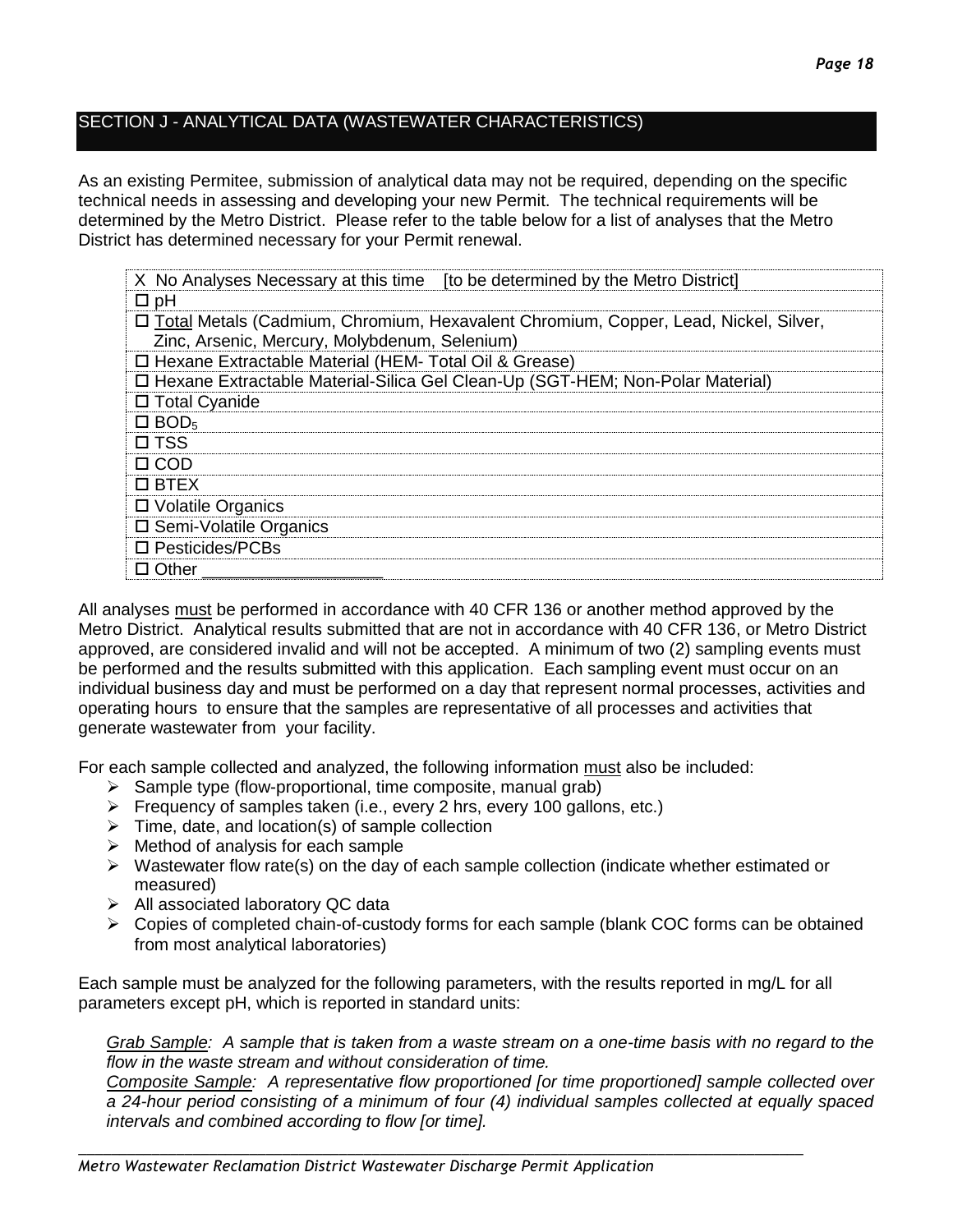#### **SECTION K - OTHER REQUIRED INFORMATION**

Pursuant to Section 6.22.2(13), the Metro District has deemed that the following information is necessary to evaluate the permit Application and therefore must be included with this Application: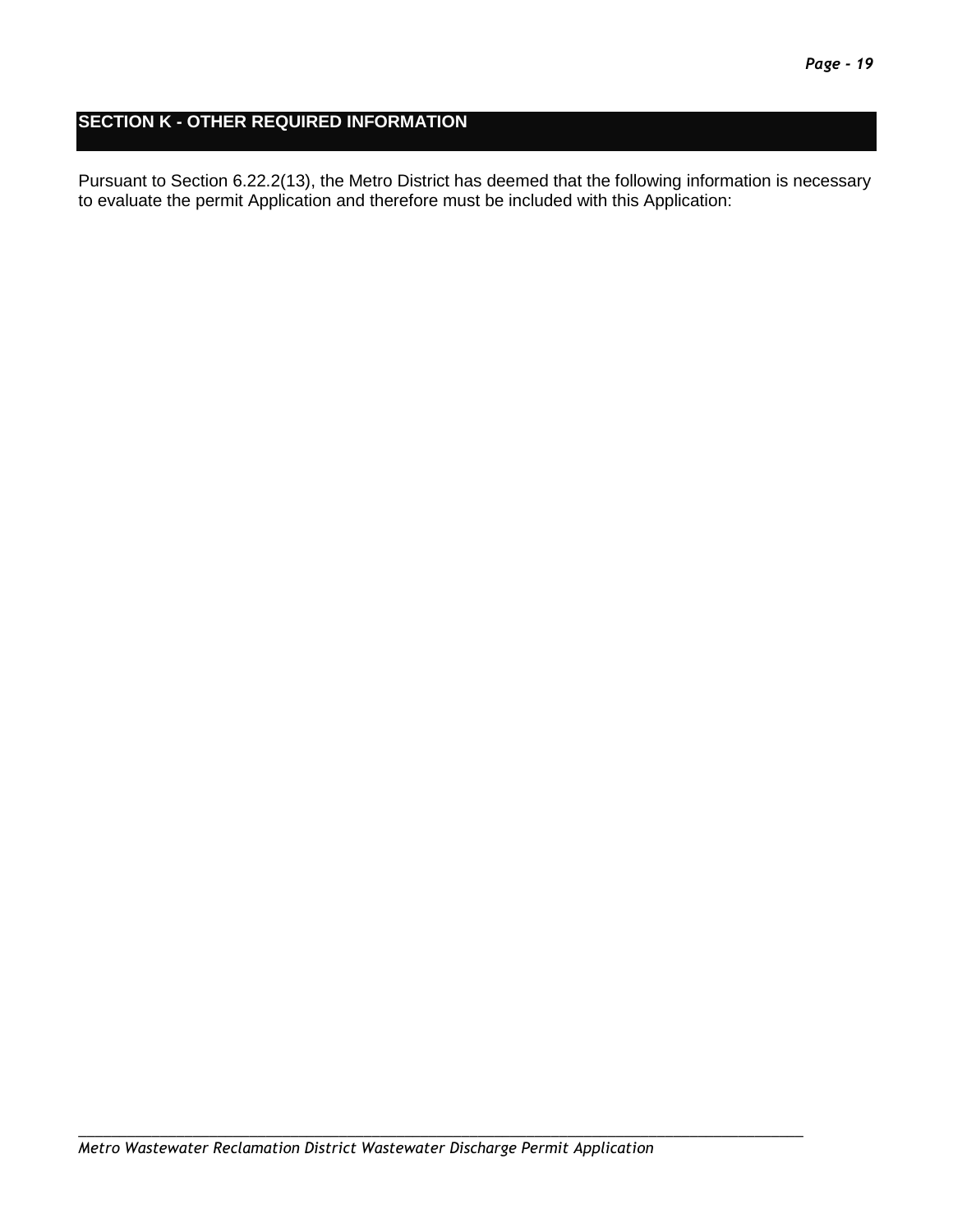#### **SECTION L - SIGNATORY REQUIREMENTS**

All reports and information submitted to the requirement of this permit must be signed and certified by an authorized representative of the Permittee as defined in Section 2.10 of the Rules and Regulations.

#### **SIGNATORY REQUIREMENTS**

Signatory of the Wastewater Discharge Permit must provide the following:

| <b>Printed Name</b> | Title     |
|---------------------|-----------|
| Date of Birth       | Signature |

#### **CERTIFICATION**

I have personally examined and am familiar with the information submitted in this document and attachments. Based upon my inquiry of those individuals immediately responsible for obtaining the information reported herein, I believe that the information submitted is true, accurate, and complete, and that sampling and analysis is representative of normal work cycles, production rates and expected pollutant discharges to the sanitary sewer. I am aware that there are significant penalties for submitting false information, including the possibility of fine and imprisonment.

| <b>Signature of Authorized Representative</b> | <b>Date</b> |
|-----------------------------------------------|-------------|